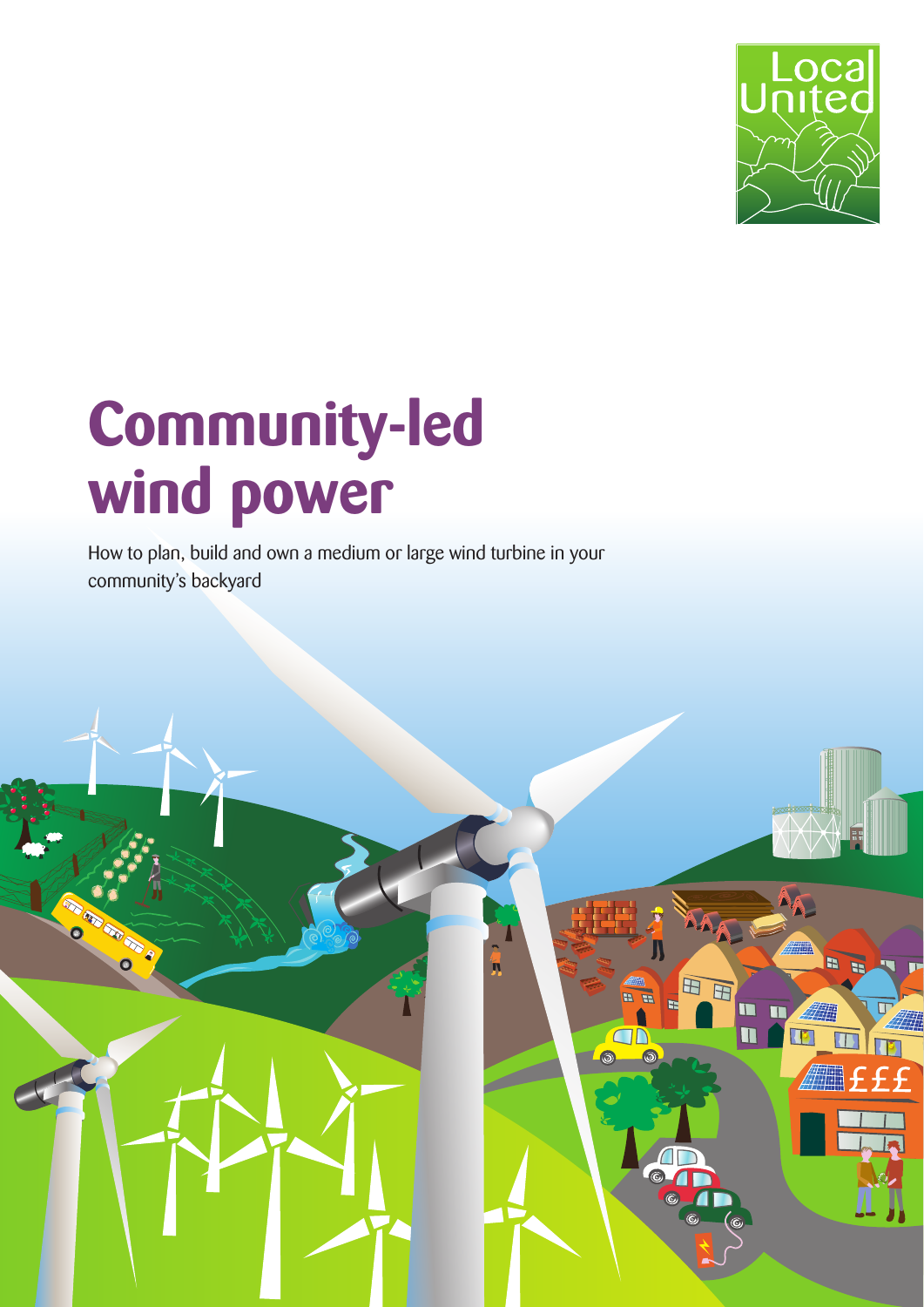# Local United - diffusing practical initiatives in response to climate change and peak oil

Local United brings together and supports community activists who are setting up social enterprises to address the challenges of peak oil and climate change. We aim to speed up the rate at which good ideas are adopted by community groups motivated to build lowcarbon economies.

Initially eight 'diffusion packs' have been produced which offer practical suggestions for setting up initiatives in the following areas:

| <b>Energy Farms</b>                                                            | <b>Community-led Food Initiatives</b>   |
|--------------------------------------------------------------------------------|-----------------------------------------|
| Community-led Hydro Initiatives                                                | Sustainable Community Ioan Fund         |
| Community-led Wind power                                                       | <b>Community-led Reuse of Resources</b> |
| Energy Performance Energy Services Company Community-led Transport Initiatives |                                         |

NESTA provided funding for the development and dissemination of these information packs which have been written and reviewed by people with first-hand knowledge of the community and climate action sectors they work in. Often the authors will have been involved in the conception of the project idea and in many cases they would now be regarded as experts in their fields. Biographies will soon be available on our websites

All of these packs are intended as on-going 'works-in-progress'. We are hoping that other groups working in these areas will add in their experience. In time they will build into a comprehensive library of good practice case studies. They will become a source of inspiration to community groups. They will provide information on motivational projects which have been carried out by other community groups and they will act as a directional tool to help communities who are ready to take action, to do just that.

These packs are offered to groups who are interested in setting up social enterprises in these areas. They can be downloaded from the many partner websites.

Of course, any information provided is only as up to date as the day it goes to print. Many of the specific examples have worked so well because of the people involved, the skills they possess or the resources that were available to them. Thus these examples will predominantly serve as an inspirational call to arms. However, many of the packs contain useful 'how to' guides, copies of legal templates or list of regulations, all of which may be useful to community groups wishing to set out on their own project. All of the packs contain notes or links on where to find more help.

Feedback on these packs is continually being sought. Community groups who have used the packs to support their own projects are very welcome, and indeed are invited, to provide information on how useful the packs have been, what other information we should be providing or any other feedback which may help us to improve these in the future.

Local United is keen to work with other groups and organisations active in these areas who may be interested in offering the diffusion packs through their websites. We are also actively seeking funding to follow up these packs with a mentoring/buddying system which will provide additional support to emerging social enterprises.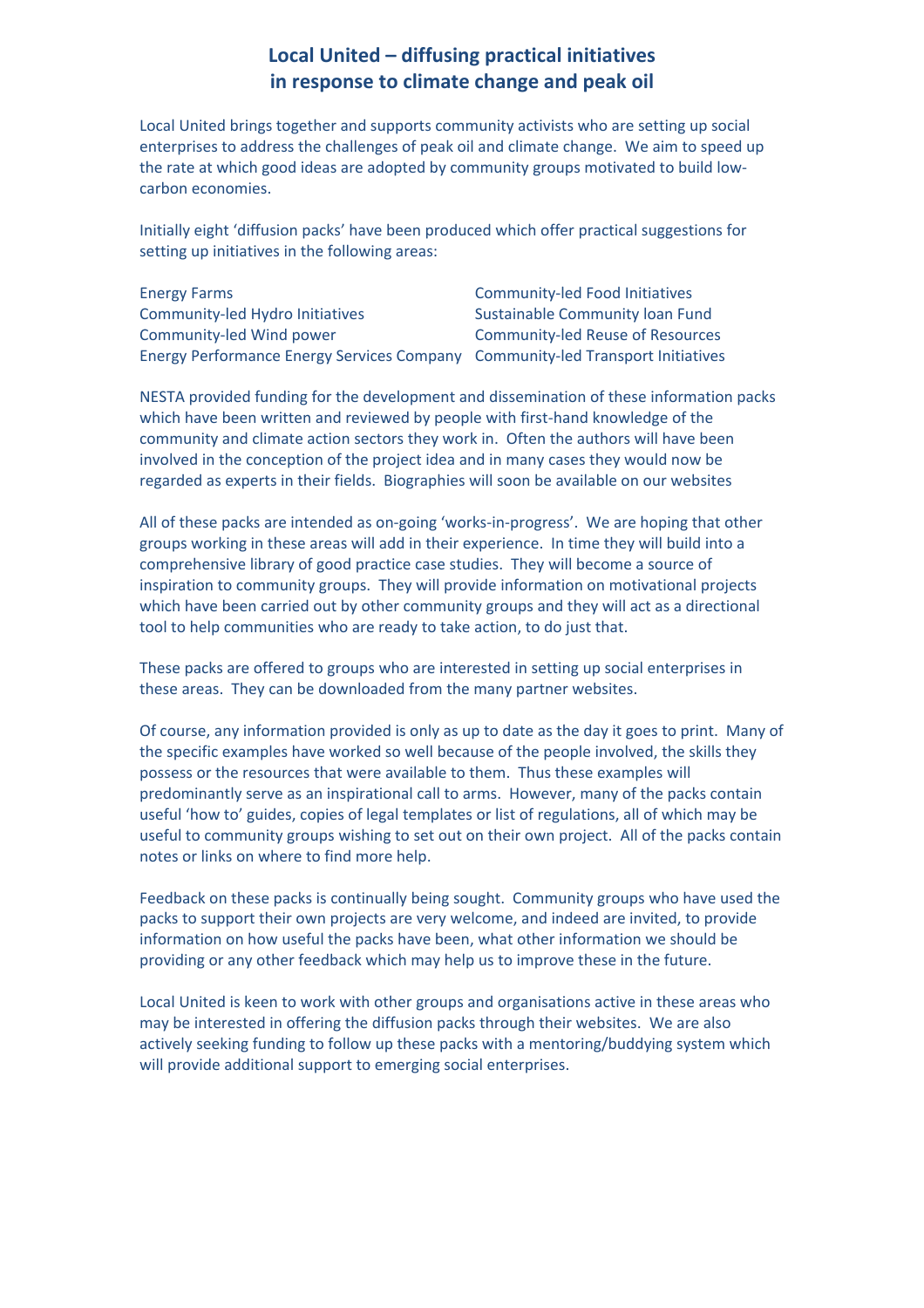# **Table of Contents**

| 1.   |        |  |
|------|--------|--|
| 2.   |        |  |
| 2.1. |        |  |
| 2.2. |        |  |
|      | 2.2.1. |  |
|      | 2.2.2. |  |
|      | 2.2.3. |  |
|      | 2.3.   |  |
|      | 2.4.   |  |
|      | 2.5.   |  |
|      | 2.5.1. |  |
|      | 2.5.2. |  |
|      | 2.5.3. |  |
|      | 2.5.4. |  |
|      | 2.5.5. |  |
|      | 2.5.6. |  |
|      | 2.5.7. |  |
|      | 2.5.8. |  |
|      | 2.5.9. |  |
|      | 2.6.   |  |
|      | 2.6.1. |  |
|      | 2.6.2. |  |
|      | 2.6.3. |  |
|      | 2.6.4. |  |
|      | 2.6.5. |  |
|      | 2.6.6. |  |
|      | 2.6.7. |  |
|      | 2.6.8. |  |
|      | 2.6.9. |  |
| 3.   |        |  |
|      | 3.1.   |  |
| 3.2. |        |  |
| 4.   |        |  |
| 4.1. |        |  |
| 4.2. |        |  |
| 4.3. |        |  |
| 4.4. |        |  |
| 4.5. |        |  |
| 4.6. |        |  |
|      | 4.6.1. |  |
|      | 4.6.2. |  |
| 5.   |        |  |

Jon Hallé<br>Sharenergy 2011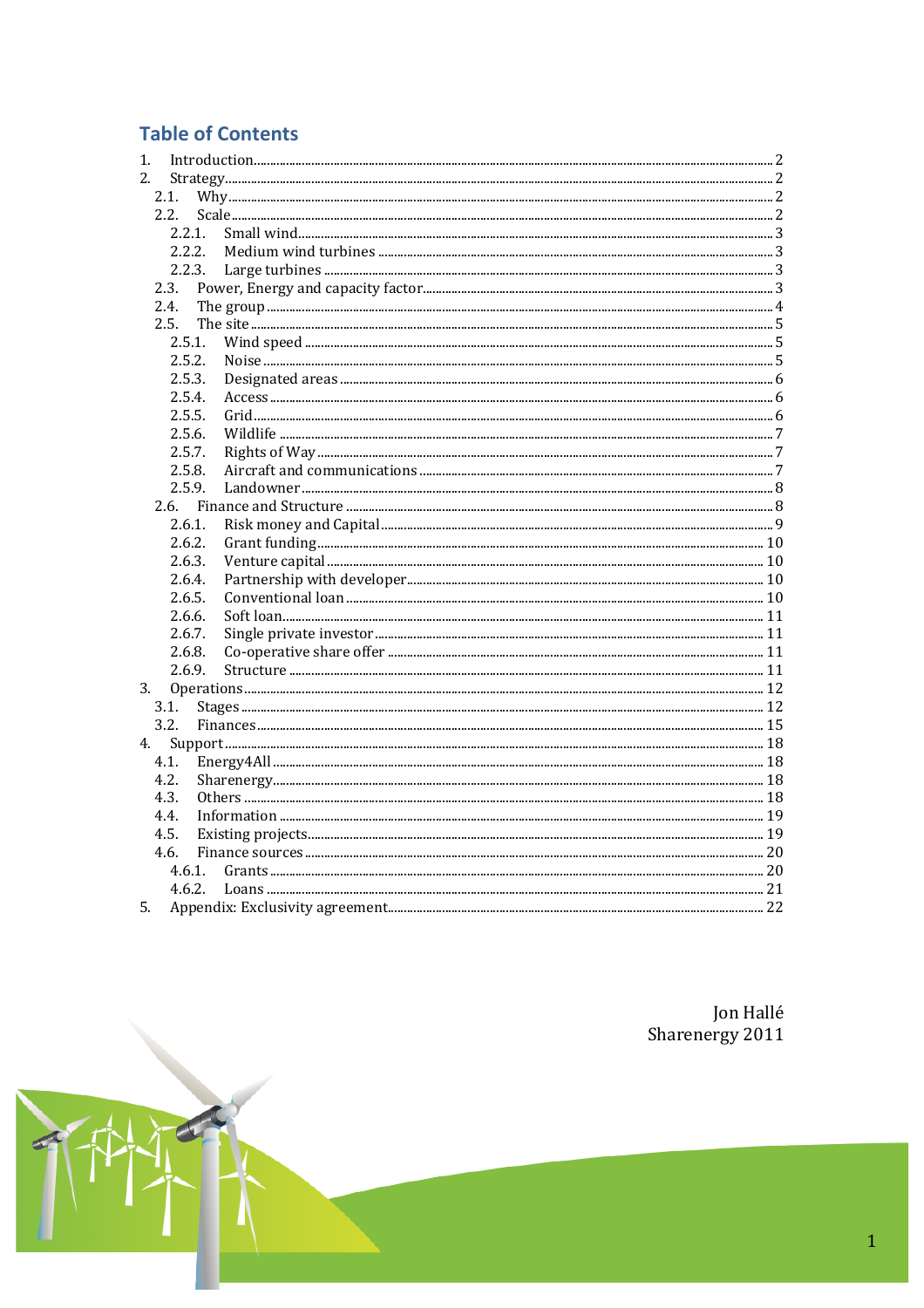# 1. Introduction

This diffusion pack has been prepared by Sharenergy in order to give community groups considering a community-owned wind project a head start and overview of the big issues. It's not intended to be a comprehensive manual. Indeed such a thing is perhaps impossible as all projects are different. It is designed to avoid reinventing the wheel and to raise the level of overall understanding of community wind, to educate and inspire. There are links to further resources in the support section.

# 2. Strategy

# 2.1. Why

The first thing a community group needs to ask is: why do we want to do this? Typically there are three main reasons why a group might want to set up a wind project:

- To reduce carbon and enhance local energy security
- To create a local ethical investment opportunity
- To raise money for a local campaign, project or other good cause

All three are possible, and it has been done: see Baywind Co-op<sup>1</sup>. Normally there will be tradeoffs between these: see the Finance section for more details. Be prepared: nobody has ever got a community owned wind project going without something of a struggle. Wind power can be highly divisive and these are always very complex projects. Communities will need support but also determination. Bear in mind that as of 2011 roughly three quarters of technically viable wind projects in the UK fail to make it through the planning stage. The prize is, however, well worth the effort. For example a 330kW medium size wind turbine in a decent spot will be producing on average 60kW (averaged out over the year), or enough to meet the electricity usage of 120 households.<sup>2</sup> If developed as a co-operative, members could receive an average return of 7% or more while still contributing to a meaningful local community fund.

# 2.2. Scale

 $\overline{1}$ 

 $2^{\circ}$ 

A note on scale. Wind turbines are available at sizes from a few watts to a few megawatts. This range is normally broken down into three categories.

http://www.baywind.co.uk (est. 1997)

An average UK household is using roughly 500W or 1/2 kW at any one time.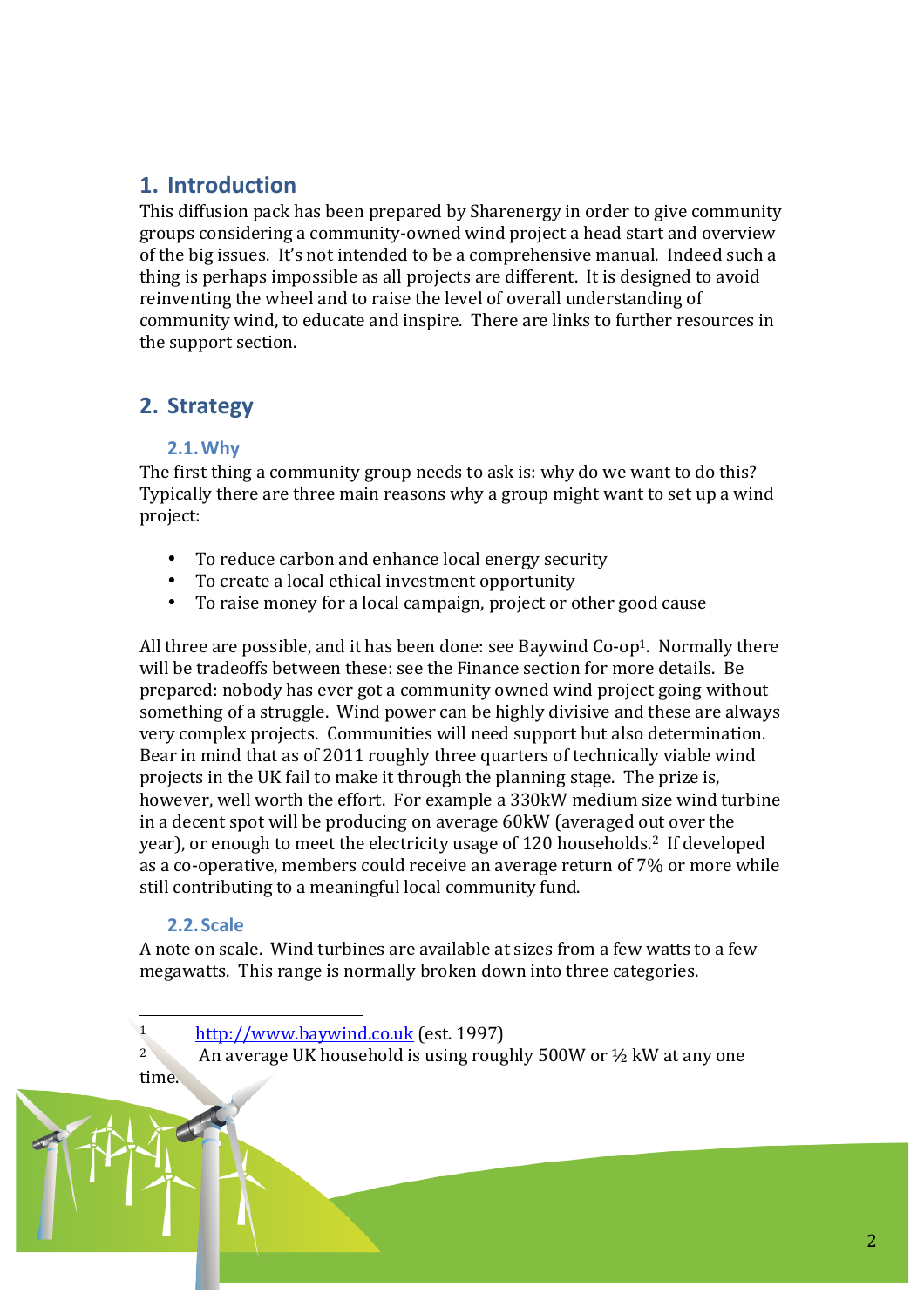# 2.2.1. Small wind

Small wind turbines are generally seen as those up to 50kW. In practice the largest turbines in common use in this category are 15kW units. While these may prove viable under Feed-in Tariffs (FiTs)<sup>3</sup> for farms or businesses in windy spots who can use all the energy they produce on-site, they are rarely if ever suitable for community schemes. In some cases a group may be able to get a grant for a small wind installation, but in general, outside of educational value, this can be a lot of effort for not much benefit. Without grants these projects are very unlikely to be financially viable.

#### 2.2.2. Medium wind turbines

For our purposes these range from 50kW up to the 1MW scale. In fact due to the way FiTs are structured and the limited availability of turbines from wellestablished and credible manufacturers in the UK community groups are likely to be looking at a sub-500kW turbine, probably a 250 or 330kW machine. This size of turbine was not financially viable pre FiTs, hence very few installations of this size exist in the UK, although the market is developing fast (as of 2011). Sharenergy is working on a number of community-owned projects at this scale. This is often an appealing scale to work at, but groups shouldn't be daunted by larger turbines: it makes sense to use good sites to their real potential.

#### 2.2.3. Large turbines

Large turbines are anything over 1MW. These may be installed as single turbines, although FiTs de-incentivise this. The most likely configurations under current FiT boundaries are either 2 x 750kW turbines or 3 or more turbines (850 kW plus, larger windfarms will normally use 2MW machines or larger). Finding a site for 3 or more turbines is not easy, and developing the project is correspondingly complex. It can be done as a completely community-owned project (see Westmill Wind Co-op, which has 5 x 1.3 MW turbines). In many cases a community group will need to work alongside a developer or landowner and take a stake in the project rather than own it outright: Sharenergy has set up co-ops which own one turbine in a larger windfarm and co-ops which own a proportion of the total windfarm (subtly different).

#### 2.3. Power, Energy and capacity factor

What does it mean to say that a turbine is a '1MW' turbine? It means that at a given windspeed it will produce 1 megawatt (MW) of electrical power. A megawatt is 1000 kilowatts (kW) and is a serious amount of power: enough to light 100,000 normal 'energy-efficient' lightbulbs! This will be close to the maximum power that the turbine can produce in a high wind, and is called the 'rated power'.

<sup>3</sup> More detail on feed-in Tariffs is available in the Finances section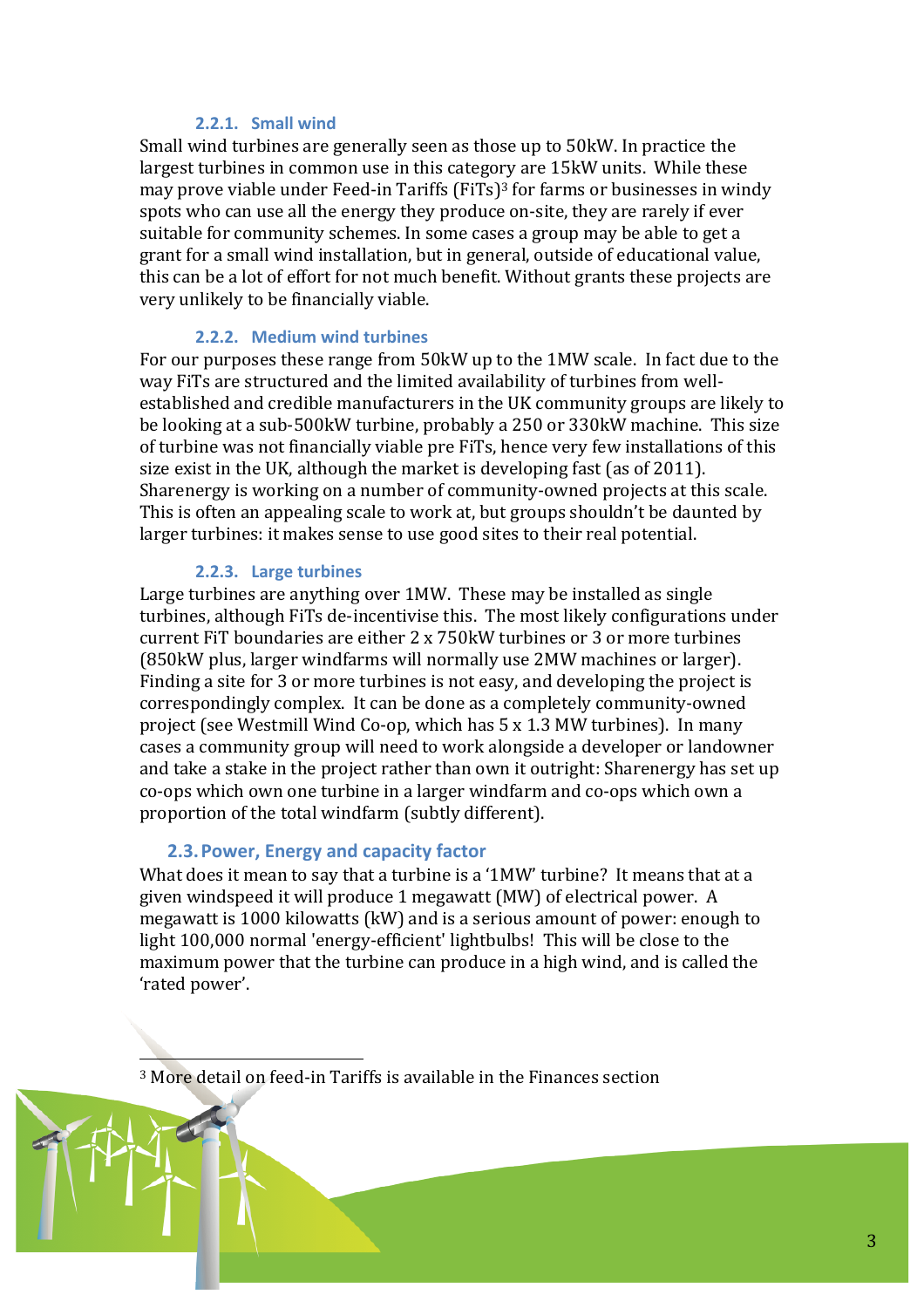Of course the wind varies constantly and is sometimes too light to even move the turbine (or very rarely so strong that the turbine shuts down to protect itself). So the power given out at any one speed is not that useful to know. What is useful to know is the total energy produced in one year. Energy is measured in kilowatt-hours (kWh). A kWh is the same as one 'unit' on a domestic electricity bill. Electrical energy generated by a turbine is paid for in pence per KWh. A kWh means 'the energy generated by something with a power of 1kW running for 1 hour'.

So how much energy will a given turbine produce in a year? It depends on the turbine and the varying wind at the site, and to a lesser extent on downtime for maintenance. To make this easier to talk about, think of this in terms of the percentage of the rated power that the turbine will be producing on average at any one time, averaged over a year. This is called the 'capacity factor' (or sometimes 'load factor'). So for example if the capacity factor is 25%, and the turbine is rated at 100kW, the turbine will on average be producing 25kW. At any one time it might be producing 10kW, or 100kW, or nothing at all, or anything in between. But on average over the year it will be producing 25kW. Real-world capacity factors of medium turbines vary from 15% in poor wind sites to over 50% in extreme environments. 25% is a good rule of thumb for UK conditions<sup>4</sup>

Armed with the rated power, and the capacity factor it is easy to work out the energy that a turbine will generate in a year. In the above case: Rated power (kW) x Capacity factor x 8760 (hours in a year) = Energy generated  $100$ kW x 25% x 8760h = 219000 kWh per annum

# 2.4. The group

It may be difficult to follow all the technicalities, but success in community wind power is about much more than nerdy sums. To succeed a community group will need people with complementary skills, and will need to form a coherent group. As a minimum it will need to have:

- Ability to work together, to run meetings and to communicate
- $\bullet$ Financial experience. This will probably be a £1m+ project
- $\bullet$ Community connections (i.e. with local business, councils, clubs etc)
- Ability to learn and understand the issues
- $\bullet$  . Patience and fighting spirit
- $\bullet$ Resilience to negativity
- Ability to communicate in public and through the media

<sup>4</sup> Capacity factor for UK onshore wind was 26.9% in 2009  $http://goo.gl/cYvw6$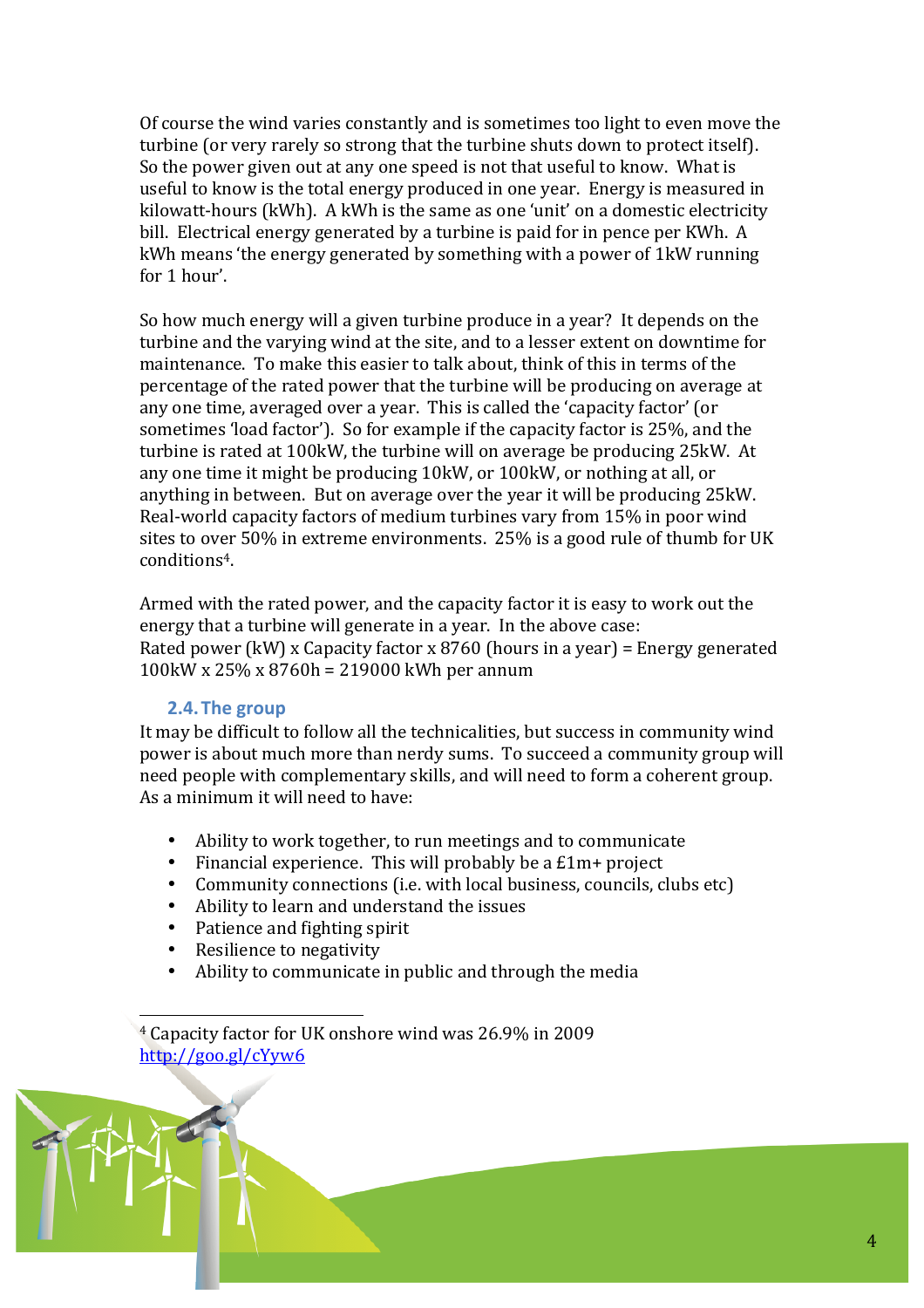These are exciting projects and people who have these skills will be in the community: though they may be hard to find. Group members will necessarily be working with people who they don't normally work with. Wind power has a lot of friends, not always in obvious places. Clearly there is also a lot of opposition to wind power. Some of this is understandable concern following sensationalist reports. Some is kneejerk NIMBY-ism. In some cases there are perfectly reasonable issues that may be mitigated or may mean that the community really have picked the wrong spot. Diplomacy and respect are required and also an acknowledgement that the group may agree to disagree with some people in the community. The group as a whole needs to grasp and be able to clarify the main issues of contention<sup>5</sup>.

#### 2.5. The site

Finding a wind site is not easy. A site that is technically viable and with a willing landlord is required. Sometimes the latter can be harder to find than the former. Here are some of the considerations and suggestions of how to start thinking about them.

# 2.5.1. Wind speed

The good news: the UK is one of the windiest developed countries in the world, and the windiest in Europe. Windspeeds are high in general in comparison, say, to Germany. The bad news: most windy places will not be suitable for wind turbines due to the considerations detailed below. You do need to start with a site that has good wind. The UK is lucky in having the NOABL database (see Support section) a national 'good guess' at windspeeds, which is publicly available to search by putting in a grid reference. This can be used to find possible sites: look for a predicted windspeed of at least 6m/s at 45m above ground level. That's a bare minimum: really good sites will have windspeeds at that height of 6.5, 7 and more. Beware of turbulence: sites with heavy forestry or other ground 'roughness' are less likely to be suitable and for this reason built-up areas are very unlikely to be good sites. Ultimately a meteorological mast (a 'met mast') will need to be erected to get a clearer idea of windspeeds on the site. however, this is expensive and shouldn't be undertaken until other considerations have been examined.

#### 2.5.2. Noise

Wind turbines are not that noisy given what they do - anybody who has stood at the base of one may wonder what all the fuss is all about. However, there are guidelines to make sure that the impact on neighbours is kept to a minimum under a worst-case scenario. As a rule of thumb the site should be 650m away



<sup>&</sup>lt;sup>5</sup> Good primers are available at:

http://www.yes2wind.com/explore/debunking-the-myths/ http://www.embracemyplanet.com/facts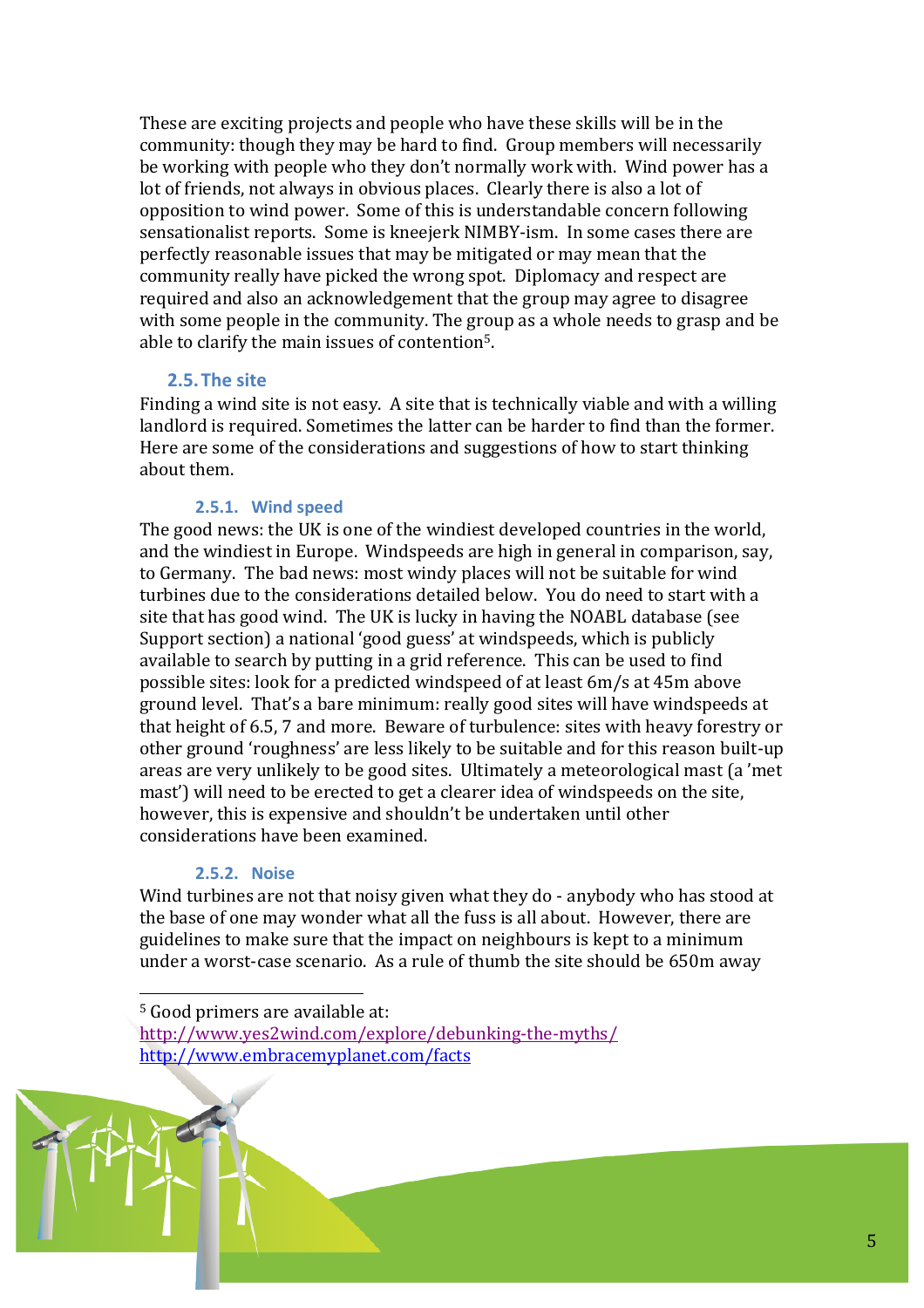from habitation. This might be relaxed in the case of a medium scale wind turbine or in the special case of a property wholly inhabited by beneficiaries of the turbine (i.e. the landowner) - or in some rare cases where background noise from a motorway or industrial area is already very high. As a low-tech method, set compasses to 2.4cm (4cm=1km on a 1:25000 map) and start drawing circles. For those with Geographical Information Systems (GIS) skills, the new open Ordnance Survey data can be used to create buffers around habitations. GIS software is freely available and not hard to learn; Sharenergy is developing training and some new user-friendly online tools to use to make this easier.

#### 2.5.3. Designated areas

National Parks, Areas of Outstanding Natural Beauty, and Sites of Special Scientific Interest are some of the more common designated areas where wind development may be tricky or impossible. However, there are examples of turbines in each of these: check out the Glyndebourne turbine<sup>6</sup>, which is a rich source of info on what a planning application would entail. It may be that the boards controlling these areas realise that as they often encompass high and windy areas it is likely that sooner or later there will be some wind development there, and may pragmatically accept community-based turbines as the lesser of evils. This situation varies very heavily according to area.

#### **2.5.4. Access**

A good site is no use if the turbine can't get there. In many cases this is the largest constraint on the size of turbine that can be installed. Bear in mind that a 2MW turbine has approximately 45m long blades, which do not bend, as well as tower sections, which are very wide and will not travel easily over sudden dips or humpbacked bridges. For larger wind farms it is quite usual to create new access roads and even to cut off corners that may be miles away from the site. For smaller installations this will be too expensive...so think about pinch points all along the access path. A 330kW turbine has blades that are approximately the length of an articulated truck. As part of a full feasibility study an access expert can be brought in to do 'swept path analysis' of the delivery route to check access.

#### 2.5.5. Grid

The electricity generated will go into the grid, normally at either 11,000 or 33,000 volts. These lines are relatively easy to recognise: three bare wires side by side, normally on a wooden pole. It costs around £150,000 a kilometre to run a cable in a trench so the nearer to an existing line the turbine is the better. The fact there is a line does not necessarily mean there is the capacity to accept the energy generated. Properly determining that involves a formal application to the Distribution Network Operator (DNO) for the area, which can only do once many

 $6<sup>1</sup>$ See the appendix for links to Glyndebourne and other planning applications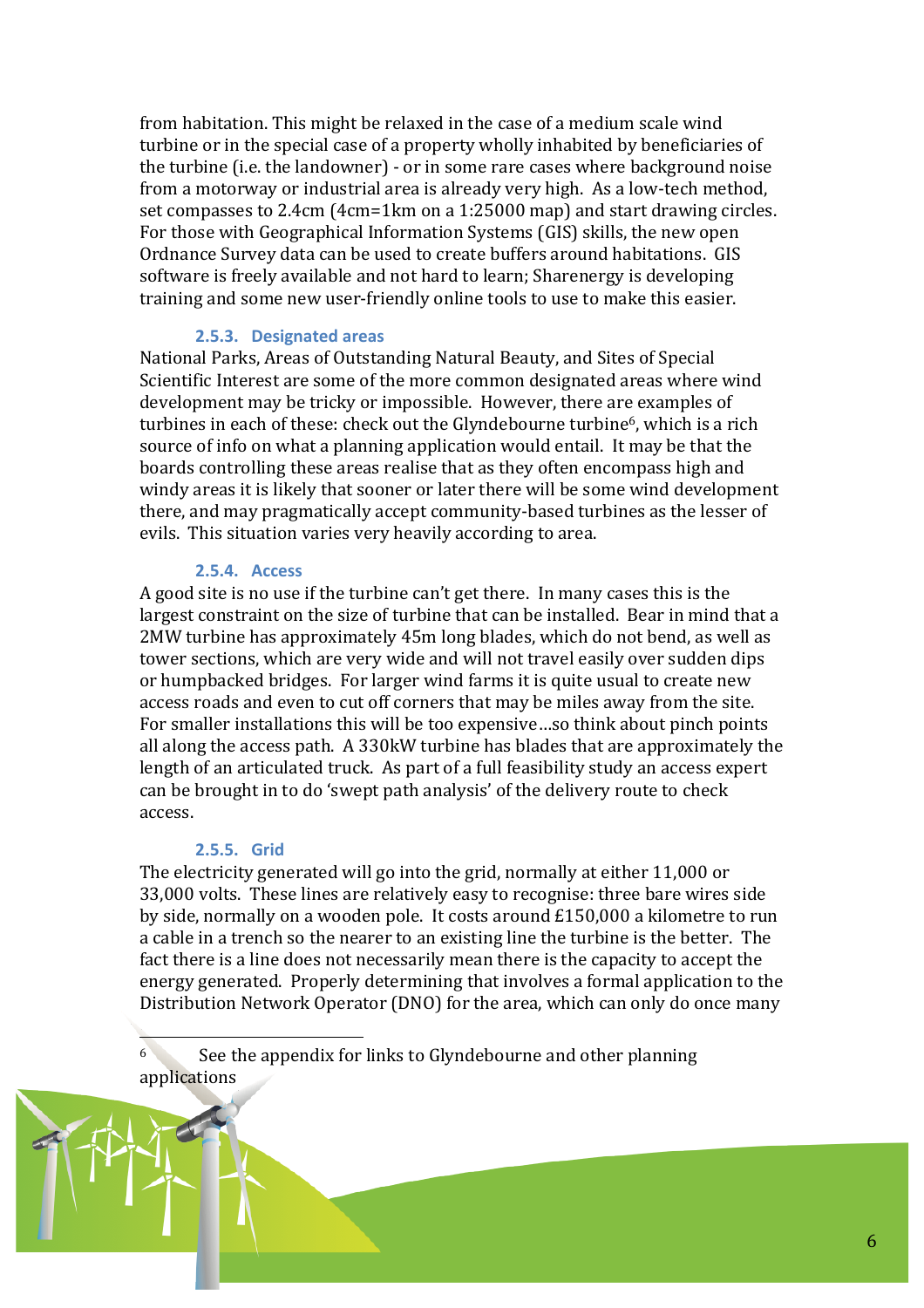of the installation details have been worked out. Some DNOs may provide a low cost or free informal opinion at an earlier stage, and some may provide maps to help locate the nearest line. Although there is normally a charge for these, it may be possible to get sight of them and other bodies may have copies they will allow access to (i.e. County Councils).

#### 2.5.6. Wildlife

Ecological considerations are a major constraint on where to put wind turbines. Bird migratory routes must be completely avoided. In general sites with high bird or bat activity are likely to present problems, although in some cases these can be mitigated. Less obvious, but often more problematic, are protected species that may be affected during the installation phase: a surprising number of suitable wind sites are also potential habitats for Great Crested newts, for example. Impacts on wildlife may be able to be mitigated, for example by provision of alternative habitat or very careful installation procedures. On the other hand if the site has a lot of wildlife a very detailed study to establish exactly what is there will be required. For larger projects it is usual to carry out a full Environmental Impact Assessment. This may entail long-term studies being carried out by qualified ecologists and can cost £100k+! For medium scale installations it should be possible to avoid these extreme costs if the site is chosen carefully. Often local wildlife experts may be happy to give informal information about what is around. There are also local, regional and national datasets. Landowners generally have a very good idea of what is around on their land.

#### 2.5.7. Rights of Way

Turbines need to be situated a certain distance from thoroughfares: a minimum of the charmingly named 'topple distance' and often considerably further, depending on the importance, type and usage of the track. As a rough guideline stay 200m from roads, bridleways, footpaths and the landowner's property boundary.

#### 2.5.8. Aircraft and communications

While turbines don't pose a direct threat to aircraft, except in the case of very low flying military planes, they do have the potential to disrupt radar. Similarly they can cause interference to broadcast signals and microwave data links. Establishing the full picture of the issues on a chosen site is an expert task, and will involve formal consultation with NATS (Civilian Air Traffic Control) and MoD (Military flights). Before this, however, it is important to use some common sense. If the community is close to a military airbase or civilian airport (less than 30km) any site is very likely to encounter some issues. Similarly if the community is situated between a TV transmitter and a centre of population or very near to a telecoms mast then you can expect difficulties to arise.

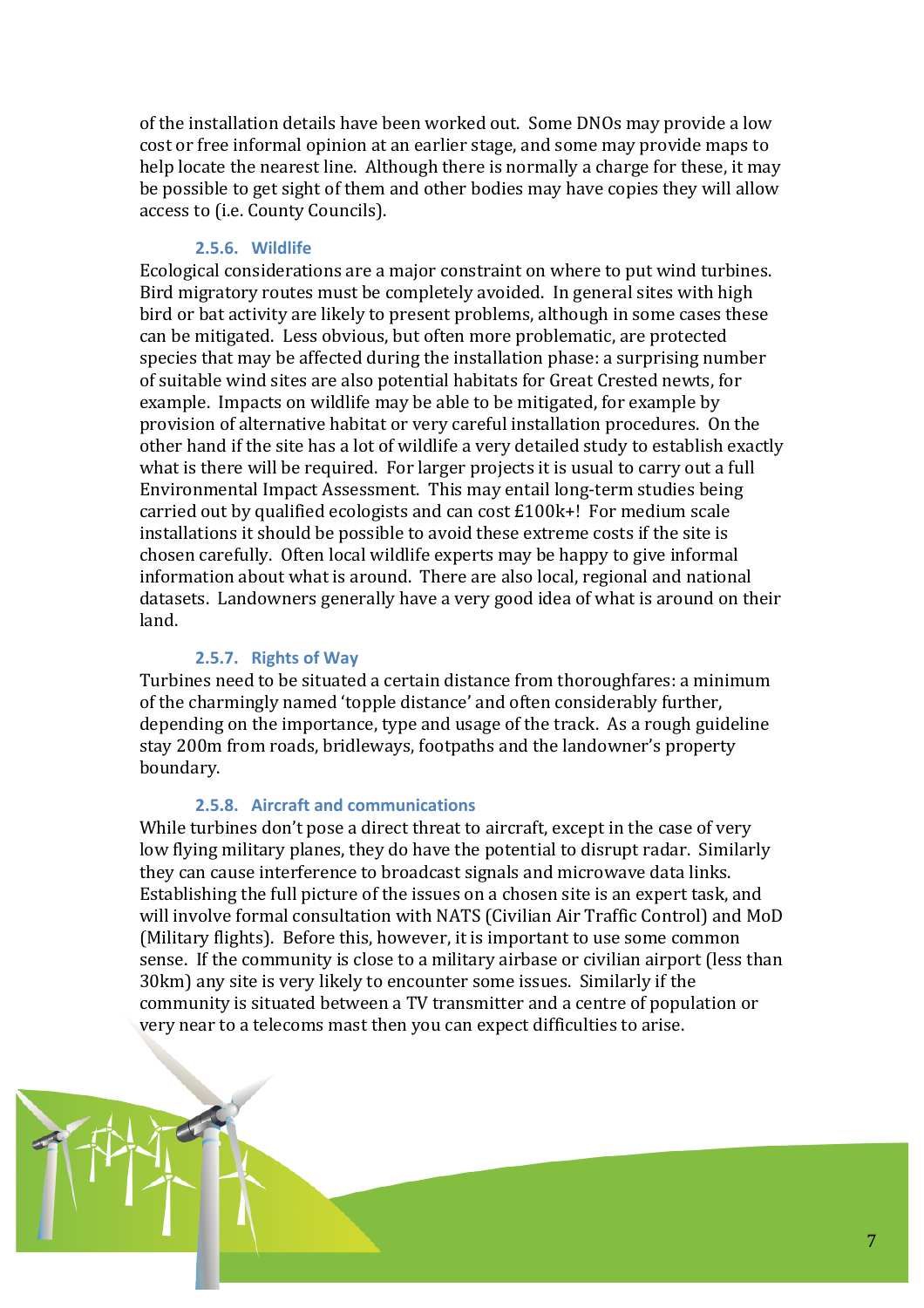## 2.5.9. Landowner

A community will usually be dealing with at least one landowner and quite often several: in multi-turbine schemes it is common to have turbines on more than one person's land and even if this is not the case it is likely that there will be a need for access agreements for installation and maintenance, and 'wayleaves' – legal agreements to allow cabling to pass over the land between the turbine and the grid. In some cases there may also be dealings with landowners away from the site, for example if road junctions need widening to allow equipment to pass. All deals with landowners will need some legal agreement to be signed and some annual payment to be made. In general landowners are paid a rental value plus, in some cases, a proportion of income. Rental value rules of thumb are £5-10k/yr/MW installed, although in reality this is more down to negotiating skills than anything else. Bear in mind that legal costs will be high and may include the landowner's legal team costs too. The likely landowner agreements needed are:

**Exclusivity agreement:** a simple agreement that the landowner will allow work on developing the project and agrees to work only with the designated community group and no other developer for a fixed period: 1-3 years is usual. This needs to be signed as soon as possible as some basic safeguard of time and effort

Heads of Terms. Once the site has been determined as a real prospect the basis of an agreement needs to be established between the community group and the landowner. This is a plain-English commercial document with the basis of the agreement laid out.

**Option.** This is where the legal costs are likely to be concentrated. An option is an agreement to take up a lease at a future date. This would usually be signed before progressing to a full planning application. This option converts to a lease once the planning process and any conditions have been fulfilled.

An example Exclusivity Agreement is given in the Appendix. Heads of Terms agreements will be completely specific to project issues. For Option agreements you will need the services of a solicitor, preferably one who has been involved in wind projects before.

### 2.6. Finance and Structure

Wind projects are expensive. A 330kW project may cost around £750k. For larger projects a figure of £2m/MW installed is often quoted. This can be extremely daunting. However it can be done and it has been done: Westmill wind co-op raised £4.8m from the public and obtained a bank loan to cover the rest of the £9m needed. The large sums of money reflect the fact that this is working on a scale that will make a real difference!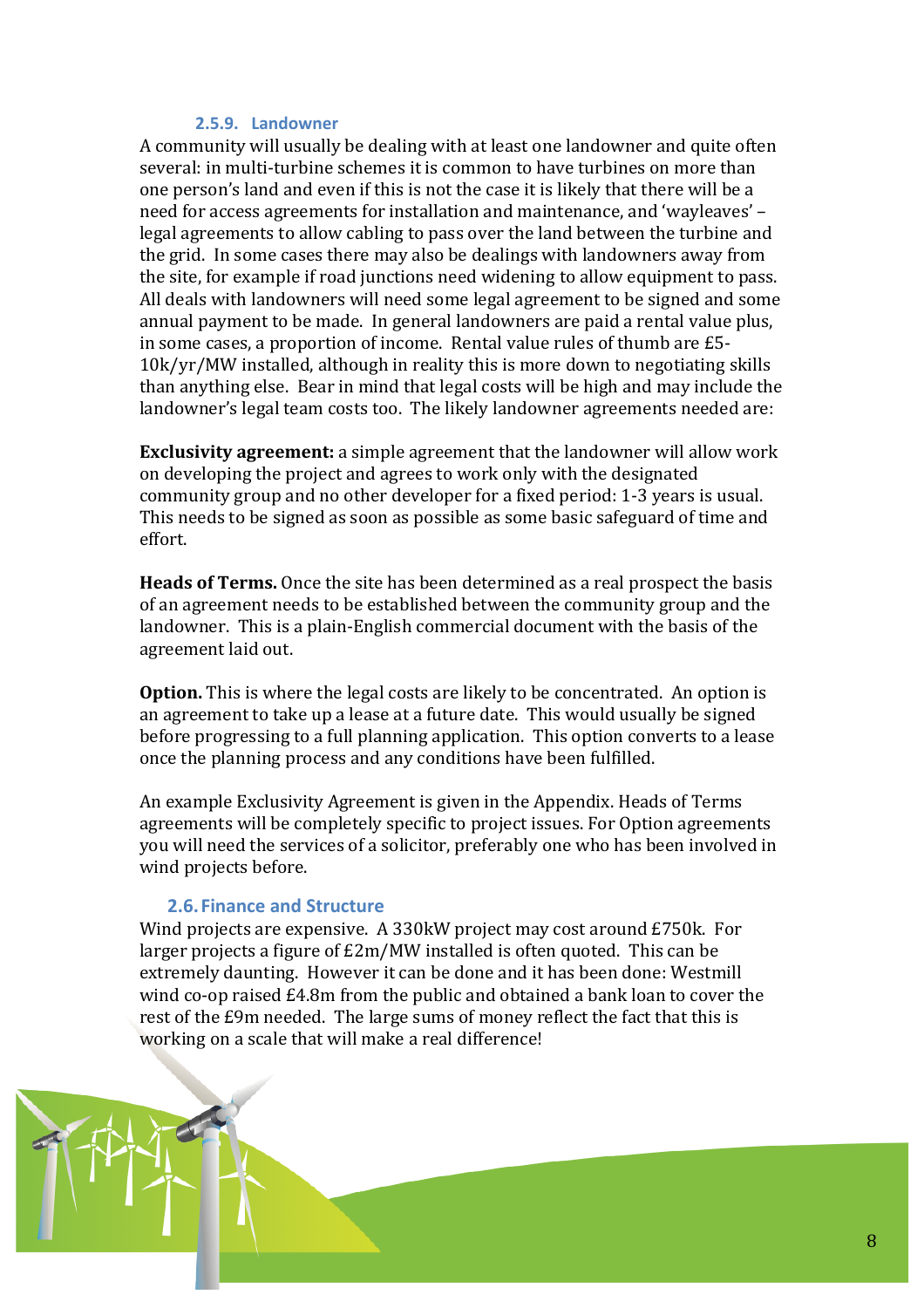# 2.6.1. Risk money and Capital

The money needed falls into two categories:

| <b>Risk money (Development costs)</b> | <b>Capital (Construction costs)</b> |
|---------------------------------------|-------------------------------------|
| •Initial assessment                   | •Turbines, transformers, etc        |
| • Feasibility and Technical work      | •Groundworks                        |
| •Planning and Permitting              | •Grid connection                    |
| $\bullet$ Legals                      | •Installation                       |
| • Finding the funds                   |                                     |
| •Marketing the share offer            |                                     |

We call the development money 'risk money' for a reason: it is quite likely to be lost! During the period where the project is being developed, a lot of things could put a stop to it, from issues with the MoD to the discovery of a rare lizard on the site. The greatest risk of all is the planning process, which does not always progress in an orderly and predictable manner. More than half of viable sites fall at this hurdle, by which time tens or even hundreds of thousands of pounds could have been spent. Once the project has full planning permission and the legal documents are signed off the risks are far from over, but they are much reduced

|                    | <b>Risk Money</b>            | Capital                     |
|--------------------|------------------------------|-----------------------------|
| Grant funding      | Possible. Schemes exist in   | Unlikely unless you are     |
|                    | Wales and Scotland. Local    | very lucky!                 |
|                    | grants may be available.     |                             |
| Venture capital    | Unlikely to be on offer to   | Only largest projects:      |
|                    | community project.           | they are likely to demand   |
|                    |                              | high returns.               |
| Partnership with   | Good solution where it is on | Good because they will      |
| developer          | offer.                       | pay for their part: you     |
|                    |                              | still have to find yours    |
| Conventional Loan  | Not available as there is no | Good: most projects have    |
|                    | security                     | a loan element.             |
| Soft loan          | May be available through     | Not available at this scale |
|                    | schemes like Sharenergy      |                             |
| Single private     | Possible. They will take a   | Possible although not       |
| investor (i.e. the | bonus on completion          | much will be left for you   |
| landowner)         |                              |                             |
| Co-operative share | Generally not advisable as   | Good solution. Co-          |
| offer              | risks are too high for the   | operatives can raise large  |
|                    | public to invest.            | sums at reasonable cost.    |

This distinction between risk money and capital generally means that there would be different sources for each. As an initial summary: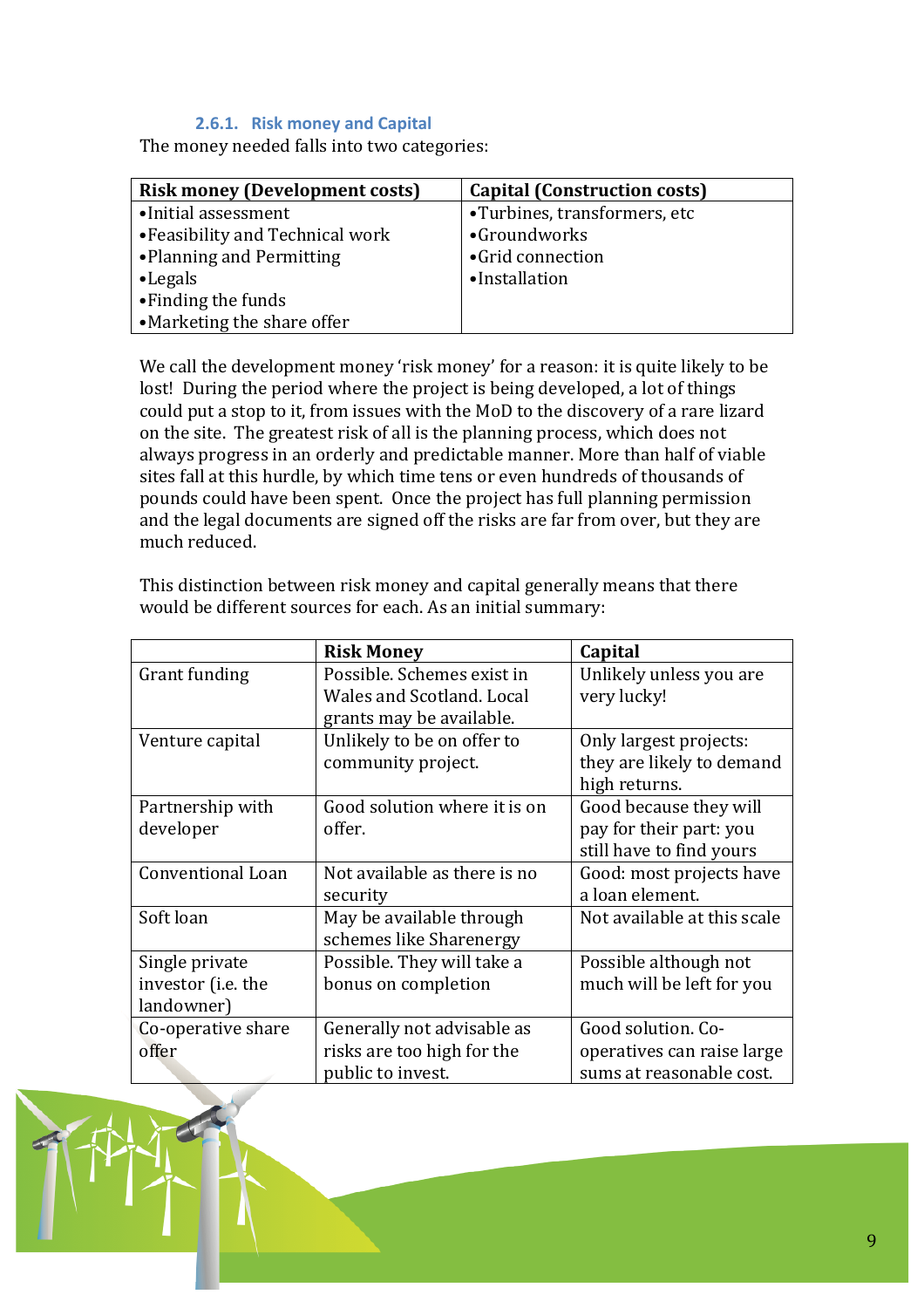## 2.6.2. Grant funding

A lot hinges on the availability of grant funding. Many people start along the community energy trail imagining that grant funding is plentiful. Nothing could be further from the truth. Although there are a few community renewable energy projects that have received significant capital grant funds, these were pioneers and those funds are very few and far between. You may still be able to access significant capital grants in Scotland or Wales, but for the rest of the UK it is important to realise that both economic conditions and the general policy direction mean that you would be unwise to base your project on the assumption that a grant will come from somewhere. However, it may be possible to access local or national grants to do feasibility work and other 'risk money' activities. These grants are generally small and you are likely to need a number of different sources. Giving grants for development represents good value for funders as they enable a large investment with a comparatively small expenditure.

### 2.6.3. Venture capital

Most wind projects are funded with venture capital, i.e. money invested by big investors looking for a big return. Venture capital is fine, but a community project is less likely to appeal to these funds as it may be seen as a risk: in any case if they fund it there will be few benefits for the community. One exception is Energy Prospects, a co-operative that exists to provide risk money for community projects. This fund can still only afford to invest in projects which are likely to be very strongly financially viable though, generally >4MW projects in the windiest parts of Britain.

#### 2.6.4. Partnership with developer

Some of the existing Energy4All projects use this model, where a community group buys in to a developer-led project. This is a proven model and is often the only way for communities to get a foot in the door when large windfarms are being built locally. It is less likely to be viable for smaller projects and may not fit the bill where community groups are developing the projects themselves from grassroots.

#### 2.6.5. Conventional loan

A bank will loan a proportion of capital cost, but will not be likely to provide risk money unless there is some other security: don't be drawn into putting up vour house as security (yes, it's been done!). It makes sense to have a bank loan as part of the capital finance however and banks are increasingly aware of the opportunity: notably Co-op Bank and Triodos Bank, although the others are catching on and there are other bank-like institutions that may lend money. Loans can form 50%-80% of the capital finance although the former is more usual in community projects.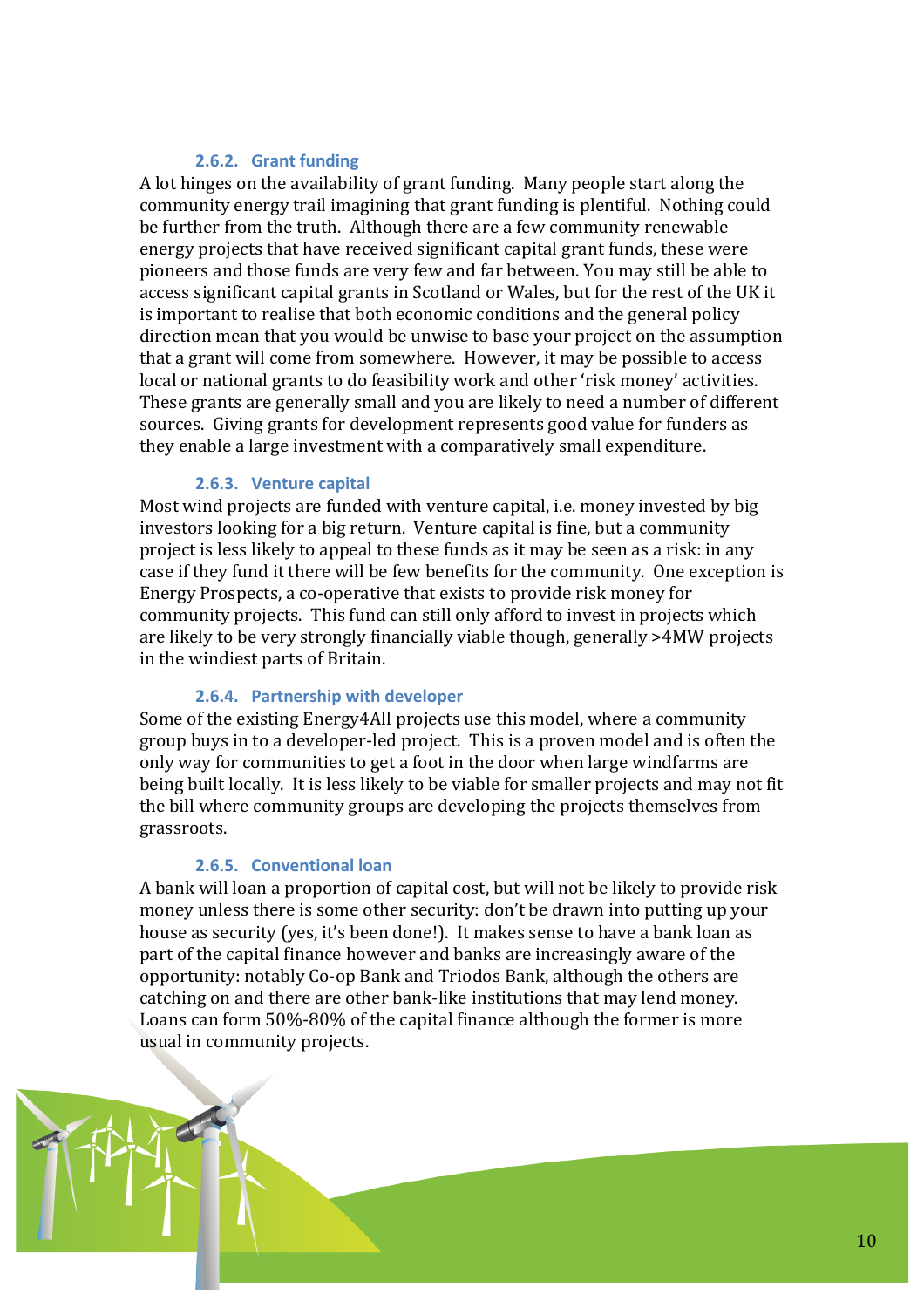## $2.6.6.$  Soft loan

Instead of giving grants, a funding body may choose to give a 'soft loan'. The Sharenergy project administers a Revolving Investment Fund that provides soft loans to communities to cover risk money needs, and other providers are looking at similar structures. If the project succeeds, it pays back the loan so the money is available to the next project (usually with a small bonus payment to reflect the extra benefit of having the funds available at the risky end of the process). If the project fails, the loan does not have to be repaid.

### 2.6.7. Single private investor

This is a similar situation to venture capital except that in some cases a single investor may have a reason to invest in the project. For example a landowner might put up some of the development money on the understanding that if the project succeeds it will be paid back with a bonus. This method has been used successfully in the past and can be a good way of tying landowner and project together...if the landowner has a stout heart and deep pockets!

### 2.6.8. Co-operative share offer

The co-operative share offer is a way of raising capital through large public share offers. Energy4All and Sharenergy exist to help communities do this. Members of the public join the co-op and invest between £250 and £20,000 (the boundaries can vary according to the project and legal constraints). They receive a return on their investment, typically 5-10% averaged out over the 20 yr span of the typical wind project. As this is asking normal people to invest their hardearned cash it's important that risks are reduced as much as possible: the temptation to do an early share offer to raise risk capital must be avoided so that communities don't have to have to explain to elderly neighbours why their life savings were lost! For raising capital, co-operative share offers are an excellent method if done well, spreading the benefit of the project across large parts of the local community and giving normal people a chance to own and run their own serious renewable generator.

For information on how the income is eventually split and the influence this has on the chosen funding pathway see the 'finances' subsection of 'Operations' below.

#### 2.6.9. Structure

All projects will need to have a formal structure in order to access funding, sign legal documents and raise money. In theory there are multiple ways in which these could be structured, although in practice many of these choices are unlikely to be suitable. If the community can access capital grants then there is a choice: a company, a society, or even a charity: whatever the grant-making body is willing to work with. It is much more likely that the group will have to (or want to) raise money from the public. The best choice for this is likely to be a Cooperative Society (previously this would have been referred to as the Co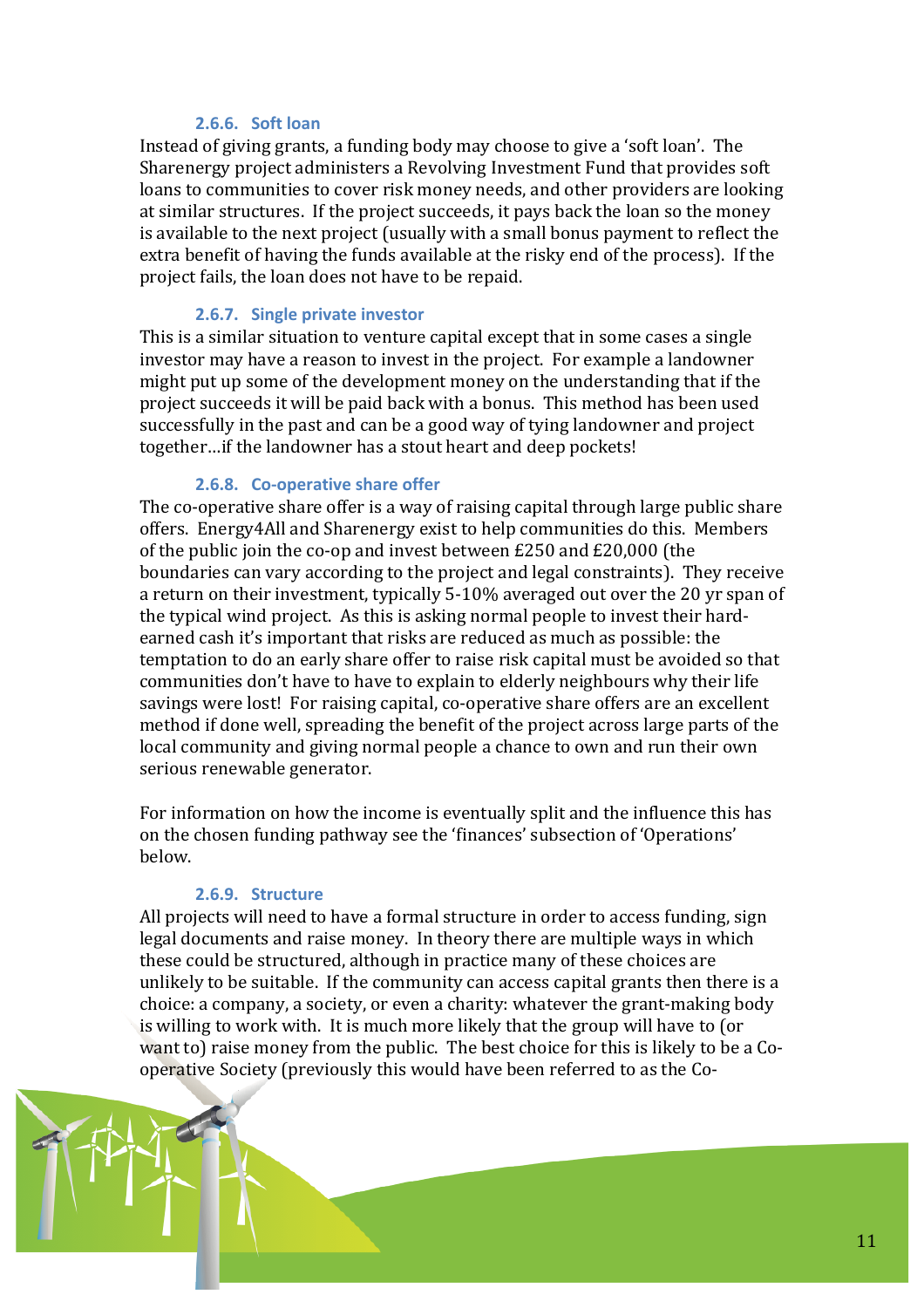operative form of Industrial and Provident Society). An alternative is a Community Benefit Society (previously known as the Community Benefit or BenComm form of IPS). Community Benefit Societies can raise share capital but are likely to be less suitable for raising the amounts needed for a wind project. A Community Interest Company (CIC) can also raise share capital but there are massive restrictions on the returns it can give to investors, which would likely mean that it would not be able to raise the money required.

# 3. Operations

# 3.1. Stages

Each wind development is different but it's possible to generalise some stages in development:

| Find a site                                                                           | £0 | DIY 100% | $1-12$ months |  |
|---------------------------------------------------------------------------------------|----|----------|---------------|--|
| Start from the map or perhaps from tip-offs or leads with keen landowners: a          |    |          |               |  |
| surprising number of people turn out to have been thinking about good places          |    |          |               |  |
| for turbines once people start asking. It may be possible to find a lot of sites: one |    |          |               |  |
| group identified 56 sites in their area and spent most of a year meticulously         |    |          |               |  |
| whittling them down to the best 2.                                                    |    |          |               |  |

| Find a landowner. |  | <b>DIY 100%</b> | 1-12 months |
|-------------------|--|-----------------|-------------|
|-------------------|--|-----------------|-------------|

The best site in the world is no good if the owner is not keen. Most communityowned wind projects are on private rather than publicly owned land with the landowner paid rental for the use of the site. You can find out who owns land from the Land Registry<sup>7</sup>, or from local knowledge within your group. Be discreet and follow the rule: never discuss one landowner's business with another. It is wise to sign the landowner up with an exclusivity agreement at this stage to make sure they are serious about the idea and to show them that the group is serious about the project too.

| Create a core group | £0 | DIY 100% | 1-12 months |
|---------------------|----|----------|-------------|
|---------------------|----|----------|-------------|

Wind development is divisive and there is no point attracting negative publicity until a viable site has been found. This means keeping the work to a tight group, perhaps a subgroup of an existing community group. Groups will vary in how they handle this and often feel uneasy about keeping secrets: but openness too early can scare away landowners who need to know that the group is trustworthy.

7 http://www.landregistry.gov.uk/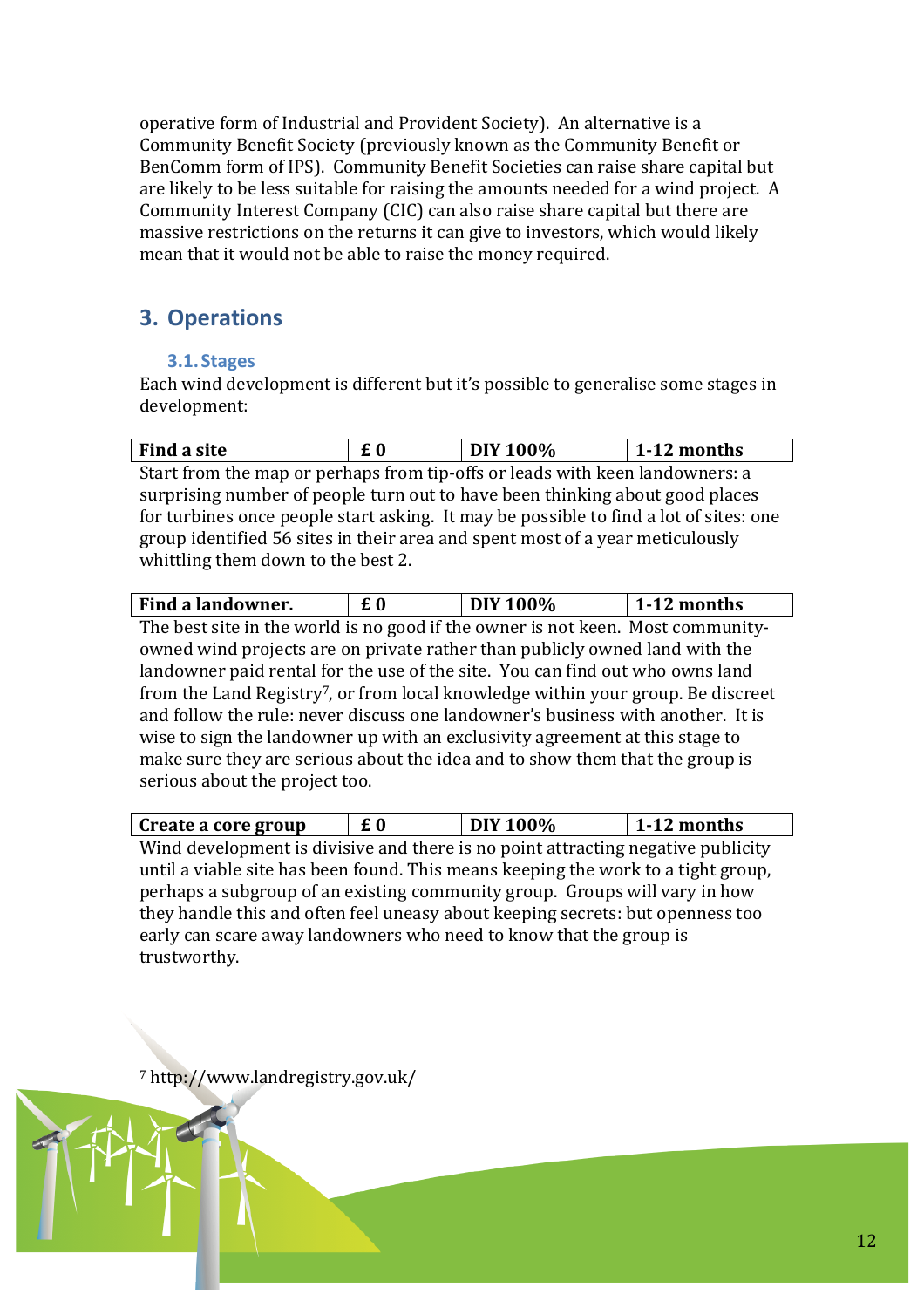| Assess site feasibility   $\boldsymbol{\epsilon}$ 2500                                                         |  | $\overline{1}$ DIY 30% | $1-3$ months |  |  |
|----------------------------------------------------------------------------------------------------------------|--|------------------------|--------------|--|--|
| . As a conflict of a start of the decided to the control of the Plate of the concert of the control of the con |  |                        |              |  |  |

Some of this work can be done by the group but it is likely that some specialist help to properly assess the chosen site(s) will be required. A standard cost for an outline feasibility study done by a consultant is around £2500 per site.<sup>8</sup>

| Work out financials.                                                               | $£ 0-1000$ | $\overline{DIV}$ 30% | $1-2$ months |  |  |
|------------------------------------------------------------------------------------|------------|----------------------|--------------|--|--|
| In the past some groups have managed to carry on a long way without doing this.    |            |                      |              |  |  |
| Some did manage to get funding in the end; others still have not. At this stage it |            |                      |              |  |  |
| makes sense to take a long hard look at the numbers and decide if they really      |            |                      |              |  |  |
| stand up. Be ruthless!                                                             |            |                      |              |  |  |

| Double check everything $\left  E 0.5000 \right $ DIY 30%                         |  |  | 1-6 months |  |
|-----------------------------------------------------------------------------------|--|--|------------|--|
| Feasibility studies often leave trailing questions. These need to be addressed or |  |  |            |  |
| they may come back to bite later: one group got nearly to the planning            |  |  |            |  |
| application before realising that grid capacity was much lower than they thought  |  |  |            |  |
| on that site. This phase can take a long time and there is a risk of loss of      |  |  |            |  |
| momentum. Grid and aviation authorities may take a long time to respond.          |  |  |            |  |

| <b>Screening and Scoping.</b> | $\pm 0.2000$ DIY 20% |  | $1-2$ months |
|-------------------------------|----------------------|--|--------------|
|-------------------------------|----------------------|--|--------------|

These terms are used to describe the initial approach to the planners, a point at which work is carried out to determine what they expect to see in a planning application. As the main part of the application may be the Environmental Impact Assessment (EIA) it is worth putting in special effort to make sure that this is proportionate to the project: the cost of a full ecological survey carried out by professionals may be enormous and convincing the Local Planning Authority (LPA) that it is not needed may be the line between success and failure of the whole project.

| <b>Prepare planning</b>                                                         | £ 10k-30k DIY 20% |  | 1-2 months |  |
|---------------------------------------------------------------------------------|-------------------|--|------------|--|
| The LPA will expect to see some of the work carried out by appropriately        |                   |  |            |  |
| affiliated independent experts, particularly noise assessments, landscape       |                   |  |            |  |
| character assessments, ecological survey work and technical installation plans. |                   |  |            |  |

| <b>Public meetings.</b>                                                             | $£$ 1k-2k | $\overline{D}$ IY 80% | 1-2 months |  |  |
|-------------------------------------------------------------------------------------|-----------|-----------------------|------------|--|--|
| When the planning application is ready to go in will be the best time to answer     |           |                       |            |  |  |
| questions from the public. Some subgroups may need to 'soft launch' to their        |           |                       |            |  |  |
| wider group before this. A public meeting will be needed to show that proper        |           |                       |            |  |  |
| public consultations have been undertaken: more importantly this is the chance      |           |                       |            |  |  |
| to start really connecting the community to 'its' project: these are the people who |           |                       |            |  |  |
| will live near the turbines and also the people who will end up owning them.        |           |                       |            |  |  |

<sup>8</sup> Sharenergy offer Action Plans or to find other consultants visit http://www.bwea.com/members/CompanyDirectory.asp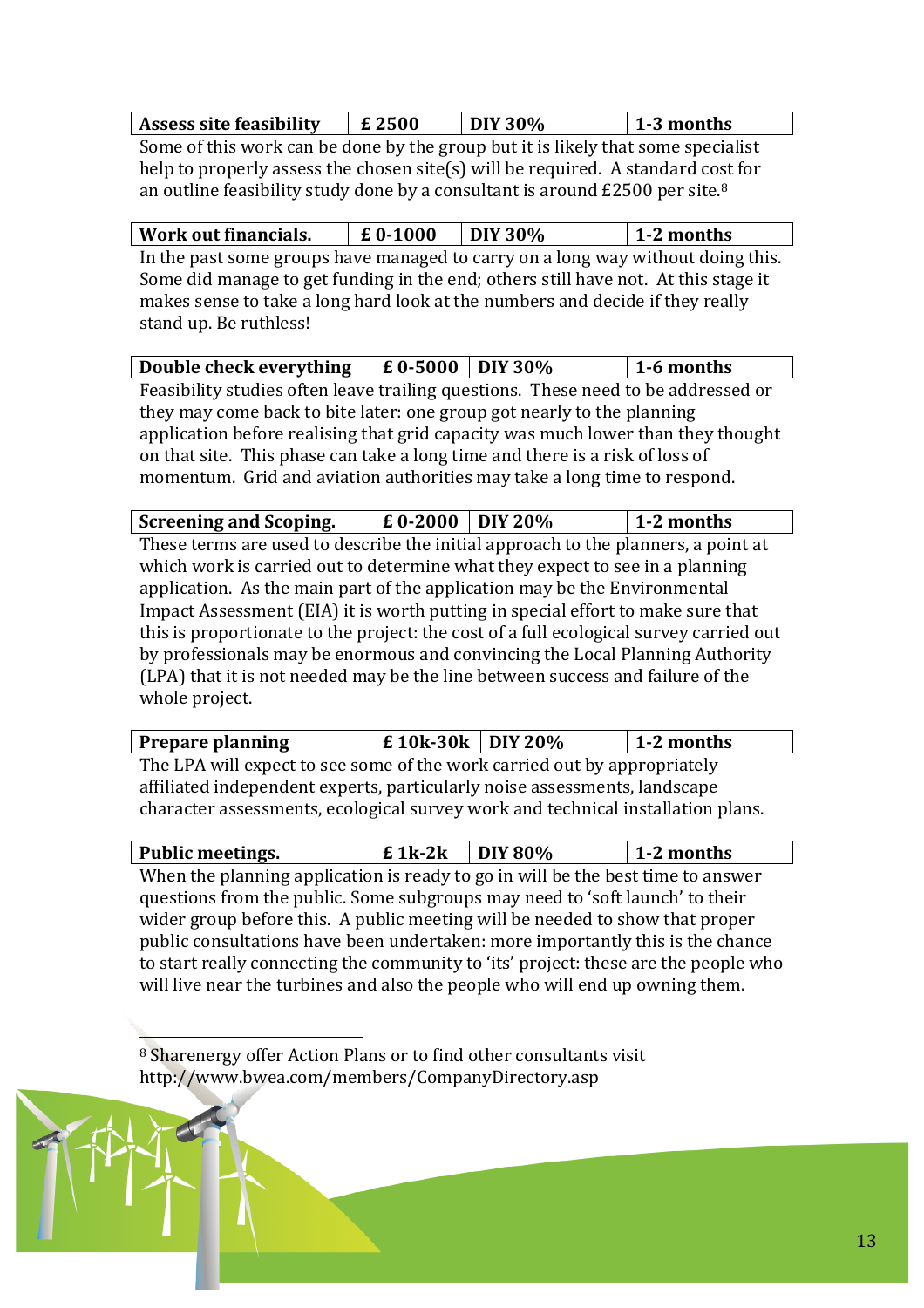| <b>Planning application</b> | £500 | DIY 10% | $\vert$ 4-120 months! |
|-----------------------------|------|---------|-----------------------|

The LPA has 13 weeks to determine the planning application, although in practice they often take longer. They are likely to come back with a range of conditions to be met, some of which could take a long time to satisfy. While they are deliberating, it is important to keep up the momentum with the community, asking them to write letters of support, and building up a database of supporters. Some of the groundwork for the following tasks can be done while waiting for the planners. In many cases it may be possible to write a series of historical novels or sail to Peru and back!

| <b>Met mast</b> | £10-30k<br>$\vert$ DIY 0% | $3-12$<br>months |
|-----------------|---------------------------|------------------|
|-----------------|---------------------------|------------------|

Around this time is also when the wind monitoring or 'met' mast can be erected. This will also require planning permission. In principle it would be good to put this up earlier, but in doing so the group would effectively publicly announce the site that has been chosen: it's also expensive and shouldn't' be done until all other factors are positive. As well as telling you more about the wind regime, the data will be needed by the bank that provides the loan, the turbine providers, and the specialists producing the noise monitoring reports (completing this may be a condition of planning).

| <b>Prepare share offer</b>                                                   |  | $E$ 5-100k   DIY 40-90% | 1-3 months |  |  |
|------------------------------------------------------------------------------|--|-------------------------|------------|--|--|
| A low cost share offer can be prepared with a minimum of legal and printing  |  |                         |            |  |  |
| costs. The more money required the more cost will be incurred: a large share |  |                         |            |  |  |
| offer (in the million pound plus range) needs expensive authorisation by the |  |                         |            |  |  |
| Financial Services Authority (FSA) and a serious publicity campaign.         |  |                         |            |  |  |

| <b>Financial close</b>                                                           | $\pm 1.10k$ DIY 40% |  | 1-2 months |  |  |
|----------------------------------------------------------------------------------|---------------------|--|------------|--|--|
| Assuming that planning permission in hand, all the relevant legal agreements     |                     |  |            |  |  |
| should be put in hand and firm offers from the installers and the bank obtained. |                     |  |            |  |  |

| <b>Share offer</b>                                                               | $\boldsymbol{\epsilon}$ 0-5 $\boldsymbol{k}$ | DIY 40-90% | $\vert$ 2-3 months |  |  |
|----------------------------------------------------------------------------------|----------------------------------------------|------------|--------------------|--|--|
| Having taken as much risk as possible out of the project the share offer can now |                                              |            |                    |  |  |
| be opened to the community. The project needs to be completely ready to go as    |                                              |            |                    |  |  |
| soon as the target is reached. The new co-op will appoint its board.             |                                              |            |                    |  |  |

| <b>Installation</b>                                                               | <b>£</b> varies $\vert$ DIY 25% |  | 3-9 months |  |  |
|-----------------------------------------------------------------------------------|---------------------------------|--|------------|--|--|
| Most of the work is highly specialized. A community group's role will be that of  |                                 |  |            |  |  |
| project management rather than digging holes. Project Management requires         |                                 |  |            |  |  |
| cool and experienced people who are not terrified by the responsibility of having |                                 |  |            |  |  |
| a good proportion of their neighbours' savings in their hands and can solve       |                                 |  |            |  |  |
| problems under pressure.                                                          |                                 |  |            |  |  |

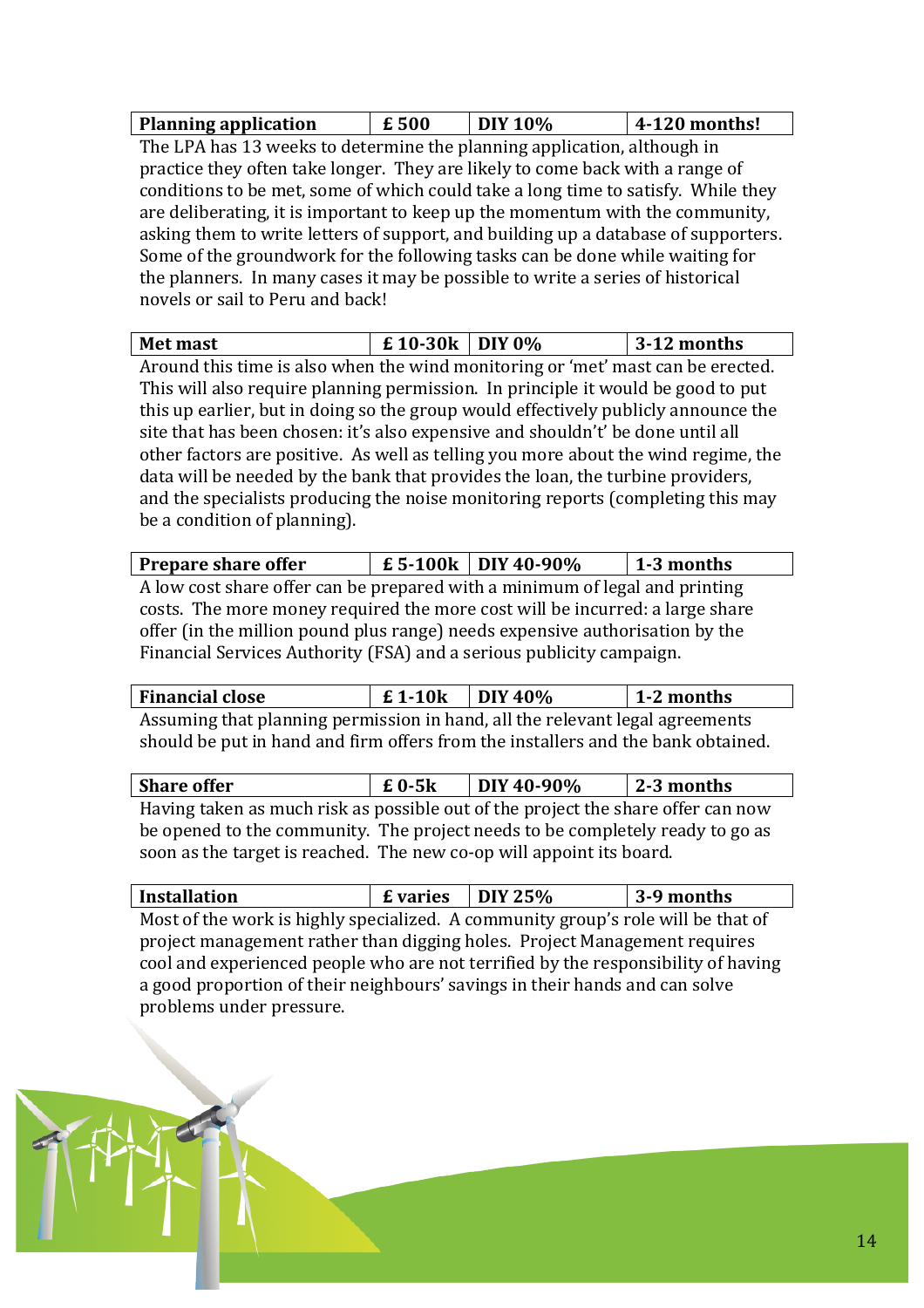| Evaries DIY 25-100\%<br><b>Running the co-op</b> | 20 years |  |
|--------------------------------------------------|----------|--|
|--------------------------------------------------|----------|--|

Once built, the co-op board will continue to run the project, with an ongoing need to take decisions and manage the formal business of the co-op, keep an eve on the finances and decide on members payments. It will want to employ a person or organisation to do the day-to-day admin of the co-operative.

Adding up all time makes the project seem rather daunting: 2-20 yrs! Of course many of the tasks can be run concurrently, although it's very rare so far for a community project to take less than 5 years from first idea to commissioning. It is slow and steady work and probably favours those who have come to relish setbacks for the pleasure of overcoming them. £30k-£200k development money can seem like a lot although in the context of a project which will generate millions of pounds worth of green electricity during its lifetime, it needs to be seen in proportion.

# 3.2. Finances

Once the project is built income will be received from Feed-in Tariffs (FiTs) or Renewable Obligation Certificates (ROC) plus surplus electricity sales to the grid. The energy production is metered and is paid per kWh generated. In most cases community schemes of under 5MW will opt for FiTs as this gives the best income. Under FiTs 3p/kWh (the 'export tariff') is guaranteed for electricity exported to the grid although it would be possible to sell it on the open market for more: 4-5p at the time of writing. There is also an additional incentive for generating green electricity and this 'generation tariff' is what makes medium scale wind possible. The amount of the generation tariff varies with the size of the installation (which may include one or many turbines) $9$ :

| Size of installation | FiT generation tariff (p) |
|----------------------|---------------------------|
| 15 kW-100 kW         | 24.1                      |
| 100 kW-500 kW        | 18.8                      |
| 500 kW-1.5 MW        | 9.4                       |
| 1.5 MW-5 MW          | 4.5                       |

The way this income is split depends on many factors. The example below gives purely indicative financials for the first year of operation for a 330kW project in a medium wind area yielding 600,000 kWh per annum. In this example the project has a capital cost of £750,000 and is funded 50/50 by a co-op share issue and a  $\log$ 

<sup>9</sup> Table correct as of early 2011 and will in theory not change before April 2013. For more rates visit DECC http://goo.gl/PdQYc

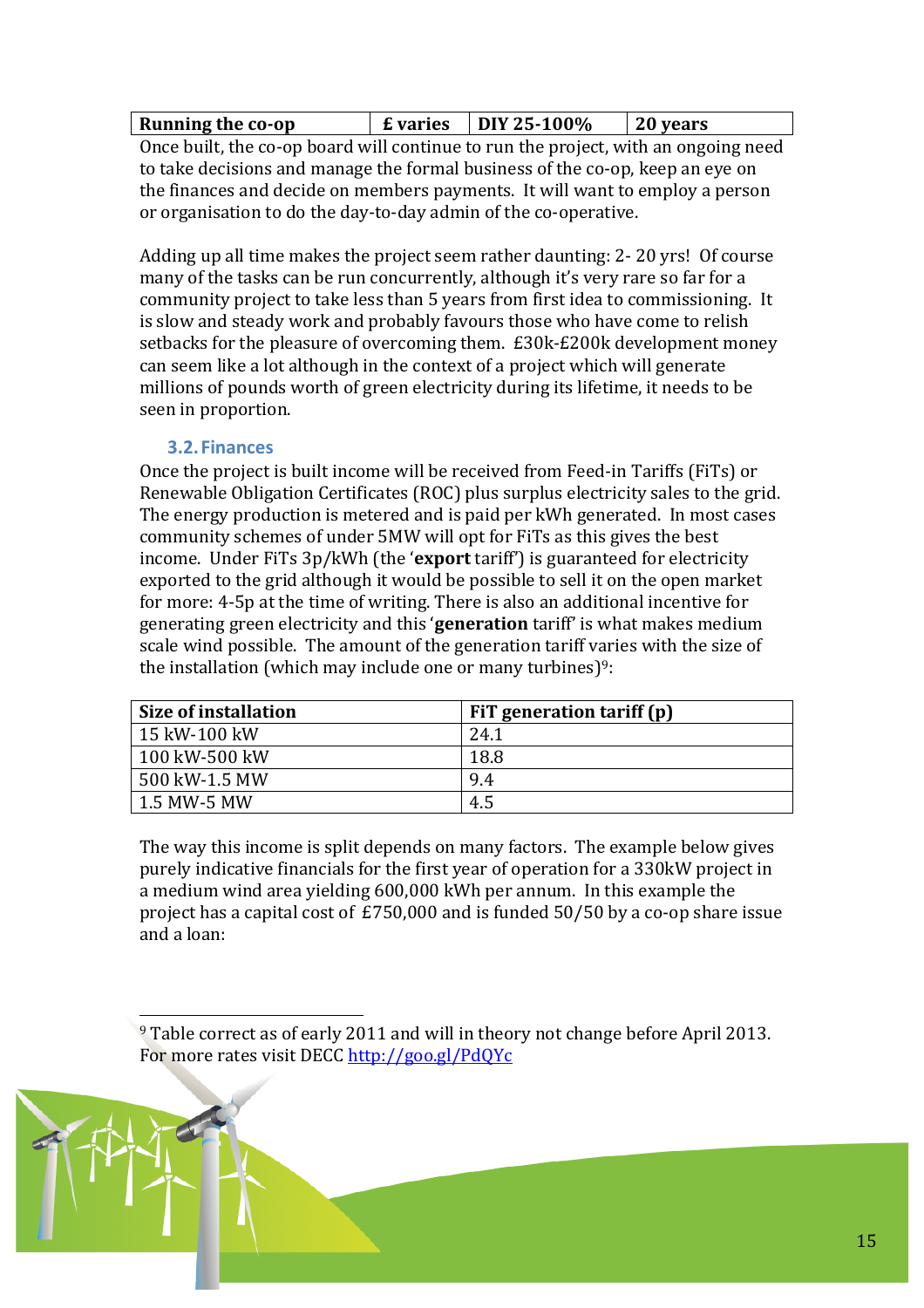# **Capital costs**

|                             | £       |                                       |
|-----------------------------|---------|---------------------------------------|
| Cost of turbine             | 500,000 | Installed cost                        |
| Grid connection             | 100,000 | Varies a lot depending on location    |
| Development costs           | 100,000 | With effort these costs can sometimes |
|                             |         | be reduced                            |
| Share offer costs           | 50,000  | Including legal support               |
|                             |         |                                       |
| <b>Total Capital cost</b>   | 750,000 |                                       |
|                             |         |                                       |
| Split                       |         |                                       |
| Loan finance                | 375,000 | 50%                                   |
| Community equity investment | 375,000 | 50%                                   |

# Income (first year)

| Feed-in Tariff (generation)  | 112,800 | 600,000 kWh at 18.8p                  |
|------------------------------|---------|---------------------------------------|
| Electricity sales (export)   | 18,000  | 600,000 kWh at 3p                     |
| <b>Total Income</b>          | 130,800 |                                       |
|                              |         |                                       |
| Maintenance                  | 10,000  | Manufacturers/installers contract     |
| Land rental, rates           | 20,000  | Dependent on landowner deal           |
| Insurance                    | 10,000  |                                       |
| Depreciation                 | 37,500  | 750,000 over 20 years.                |
| Admin                        | 6,500   | Correspondence, support, statutory    |
| <b>Community Fund</b>        | 10,000  | Local 'good causes'                   |
| <b>Total expenses</b>        | 94,000  |                                       |
|                              |         |                                       |
| <b>Operating Profit</b>      | 36,800  |                                       |
| Less Bank Loan Interest      | 22,000  |                                       |
| <b>Net Profit</b>            | 14,800  |                                       |
|                              |         |                                       |
| Total return to Co-op Equity | 14,800  |                                       |
| Percentage return to members | 3.95%   | This will improve with inflation over |
|                              |         | time                                  |

This is just a sample: a different project could do better - or worse!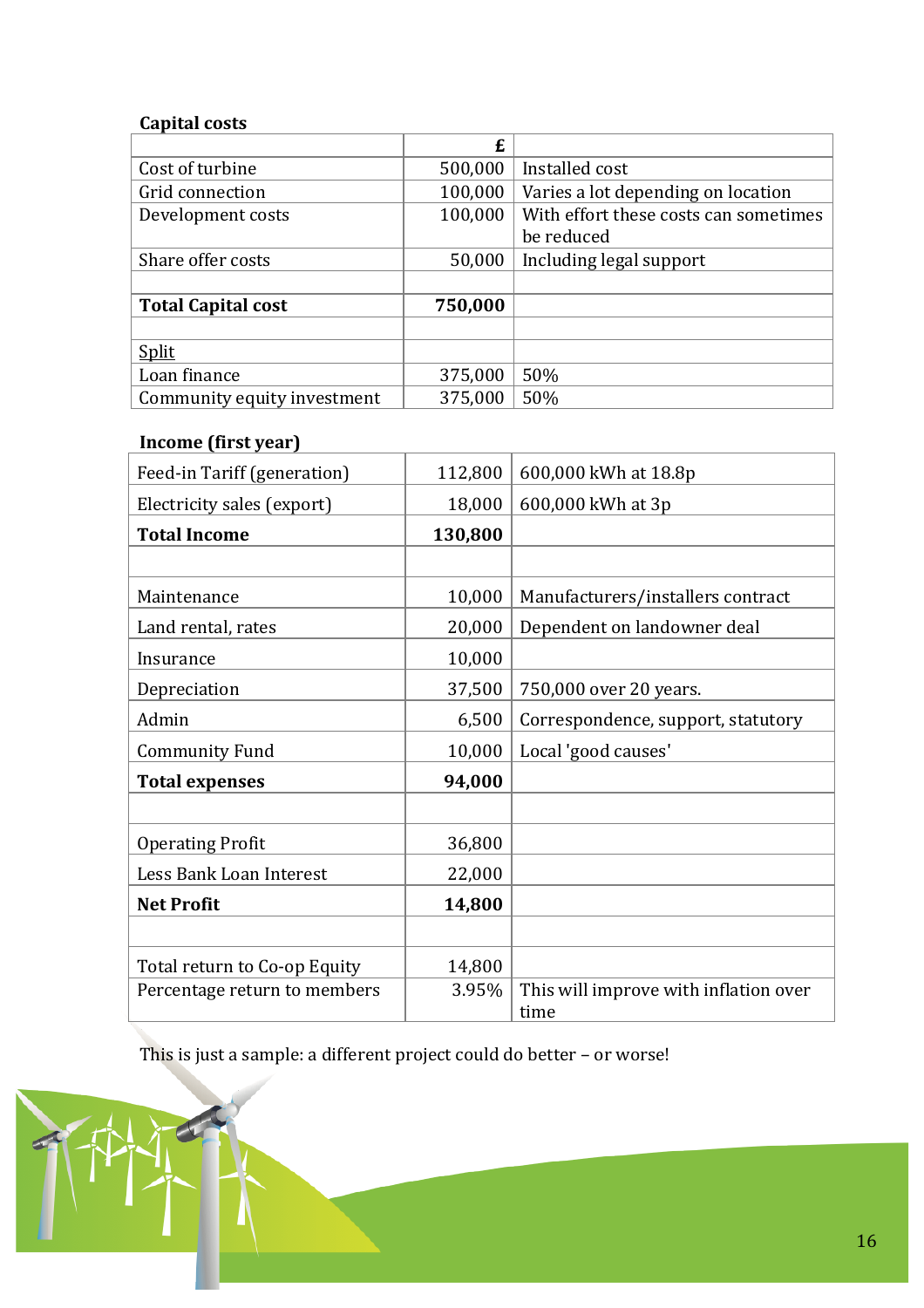A few important things arise from this. Firstly if a project is really going to work the organisers need to think like hard-headed developers. People often question the large figures on the expenses side:

Maintenance. A wind turbine absolutely needs a maintenance contract. Your dad cannot fix it with a spanner.

Land rental and rates. Business rates will be payable on the installation. Rental is negotiable and this is somewhere that the costs can be reduced.

**Depreciation.** Money needs to be put aside so that members can get their cash back at the end of the 20 years. Be careful when comparing 'rates of return' that this element is included in your forecast.

Admin. Running a co-op means keeping people informed and providing support in case of issues arising. There are statutory requirements regarding accounts and AGMs as with any business. Volunteers can run this, but will they still be there in 15 years time to manage their neighbour's money?

**Community Fund.** There's not a great deal left to put into good works here. If the project found capital grants then this figure could of course go up, but if the main motivation is to make money for an organisation then community wind is unlikely to fit the bill.

The return to members shown here is low but this will increase over time as:

- Inflation means the electricity and FiTs are worth more
- Interest accrues on the depreciation fund in the bank
- The bank loan gets paid off  $\bullet$

In this case the project averages a healthy 10% over 20 years. This may seem brilliant in comparison to savings accounts but remember the risk is still a lot higher – there are no bailouts if it goes wrong. The temptation for the more altruistic is to lower the return to members and to up the community fund but beware: if the return is too low there won't be enough investors. In order to raise the £375,000 to the project will need to appeal not just to the few committed greens with sufficient cash but also to more financially motivated members of the wider community. The rule for co-ops is that the return for members can be as high as is needed to raise the necessary money - the experience of Sharenergy is that 10% is a good figure to aim for in projections. Of course the members can choose to take less of the profit in return, once the co-op is up and running. This is how the original money to set up Energy 4All was raised: a massive thank you to the members of Baywind Co-op, the UK's first community wind co-op!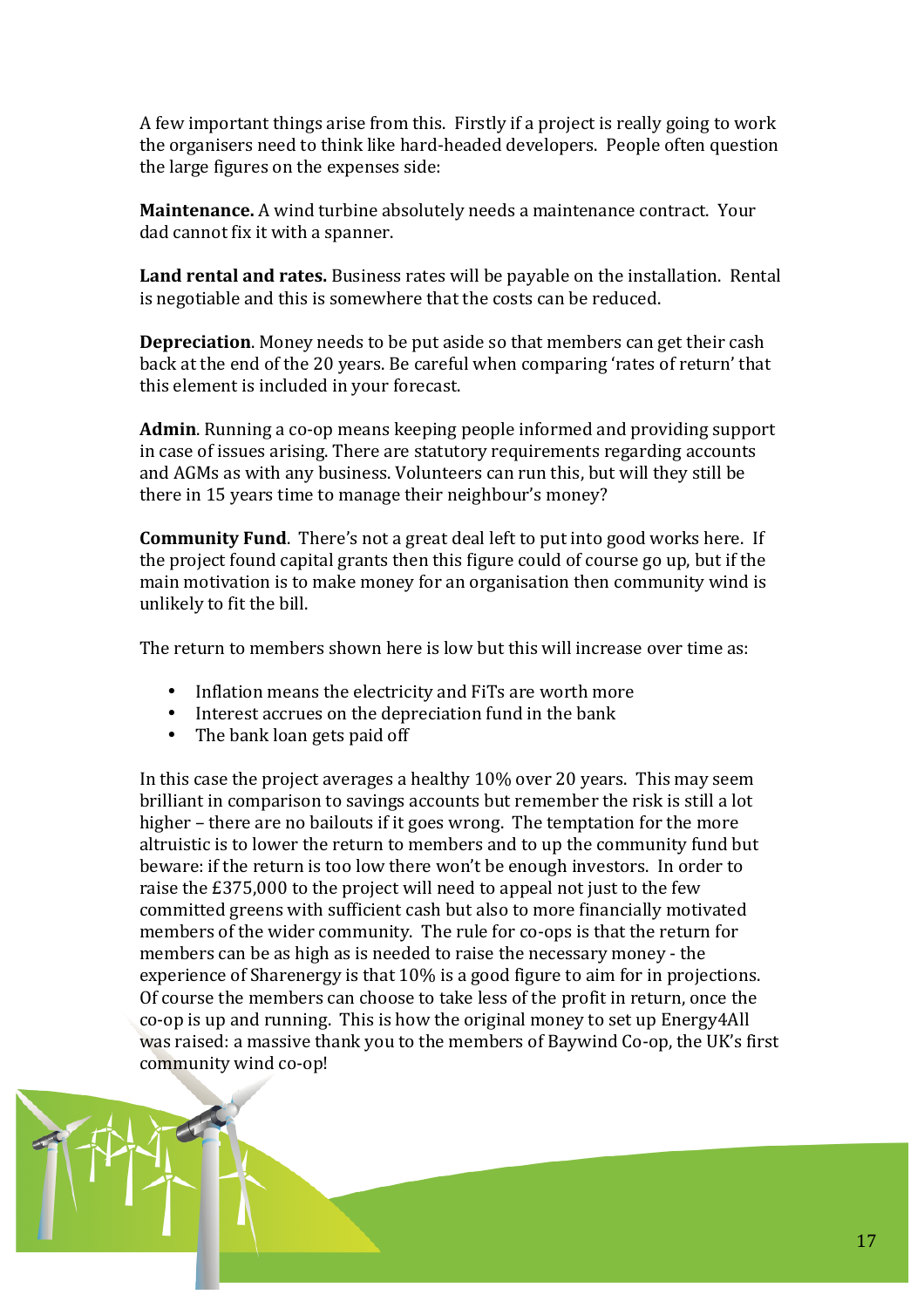# 4. Support

# 4.1. Energy 4All

Energy4All is a not-for-profit company, which exists to provide support to community-owned renewable energy projects. Energy 4All has set up 7 of the 10 existing community-owned wind projects in the UK at the time of writing. The focus is on larger scale wind projects of 4MW and above, often helping communities to form partnerships with developers to get some impressively large projects off the ground: 6500 people are members of Energy4All co-ops and nearly £15m of community equity has been raised.

# http://ww.energy4all.co.uk

# 4.2. Sharenergy

Sharenergy is a spin-off from Energy4All, which focuses on smaller scale, ground-up projects across the technologies (medium wind, hydro, PV solar, biomass and biogas). Originating as a locally funded project in the rural West Midlands, Sharenergy is expanding nationally to provide support and services to community groups to develop their own renewable energy projects. We do this in 3 main ways:

- 1. Helping you help yourself. We provide training sessions and are working on online software which gives you a much better idea of what you can do in your area and how feasible it really is
- 2. Action plans. We do feasibility studies across the technologies that tell you both what is possible and what you can do next, not forgetting to cover the blunt financial realities!
- 3. Funding. Our Revolving Investment fund provides a pot of development funds for community groups to use. If you project comes off, it pays these funds back into the pot for the next group to use. We are expanding this pot from the West Midlands to cover the whole UK.

You can also join our online network to meet and work with other people who are following the community renewable energy path.

http://www.sharenergy.coop

# 4.3. Others

Of course we'd like you to come to Sharenergy but there are a number of other organisations that can help in different ways to get community wind off the ground. For example:

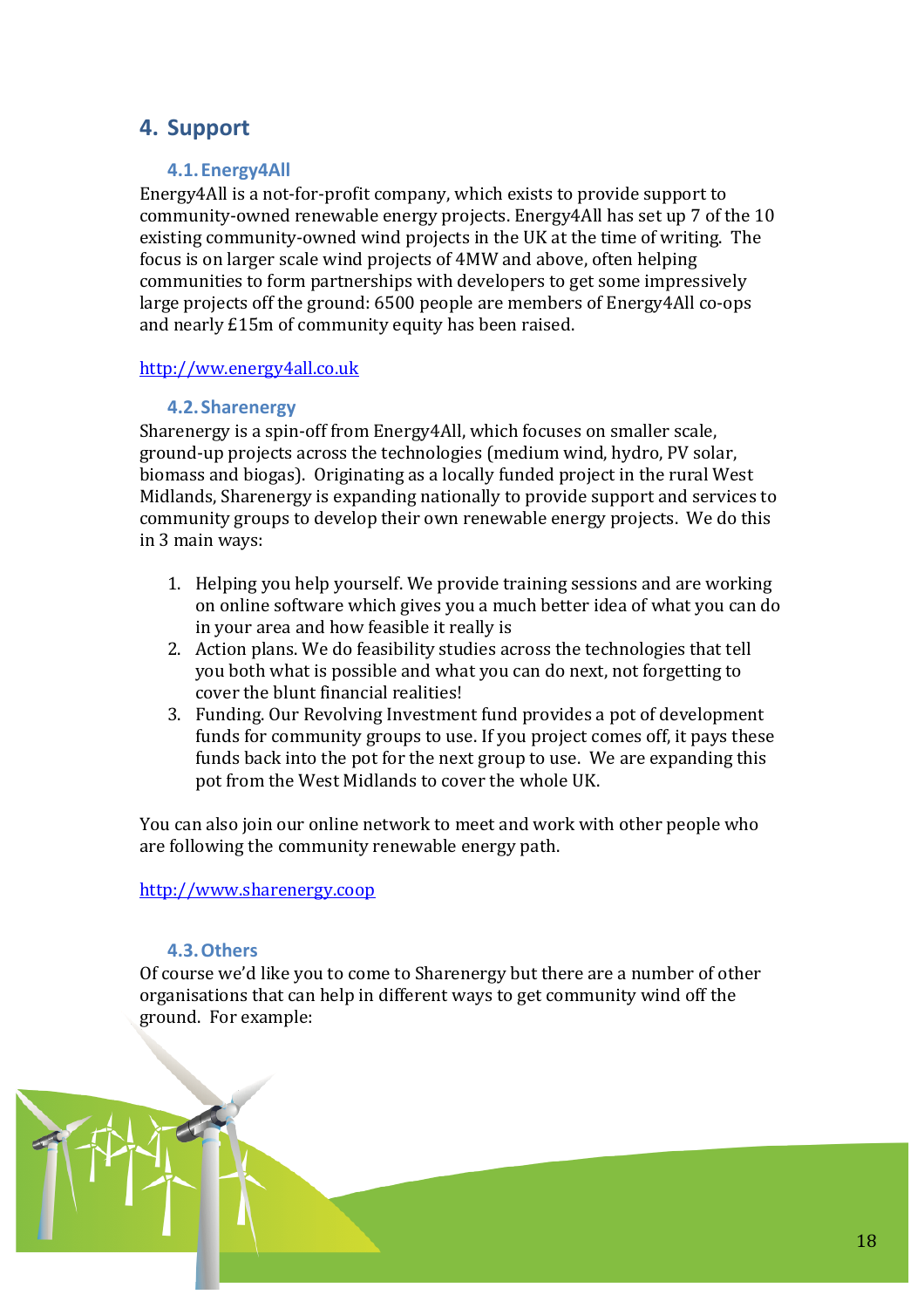CORE Work with communities to develop renewable energy projects http://www.corecoop.net/

Carbon Leapfrog provides free support for Carbon reduction projects including renewables:

http://carbonleapfrog.org/

There are regional Energy Agencies across the country. They vary in their focus but will usually be places to find renewables enthusiasts and experts, with some now working on community energy. A partial list is available here: http://www.nef.org.uk/communities/cepf-members-list.html and another one here: http://goo.gl/kdap1

An excellent source for training, information inspiration and publications is the Centre for Alternative Technology: many people who work in the wind and community energy sector have done their MSc course: http://www.cat.org.uk/

### 4.4. Information

The NOABL database for wind speeds is available from DECC here: http://goo.gl/106TG

Our own Energy Steps website gives some guidance for the basic steps in establishing a wind project. http://energysteps.coop

Mapping and GIS datasets are available from many places on the web. A good place to start is: http://www.magic.gov.uk/website/magic/

Community Energy Online is a new Government website, patchy at present but has some good links: http://ceo.decc.gov.uk/

# **4.5. Existing projects**

A good primer is to have a thorough look at the projects that are part of the Energy4All family, from Baywind in 1997 (which launched community wind power in the UK) to projects currently in planning: http://energy4all.co.uk/energy projects.asp

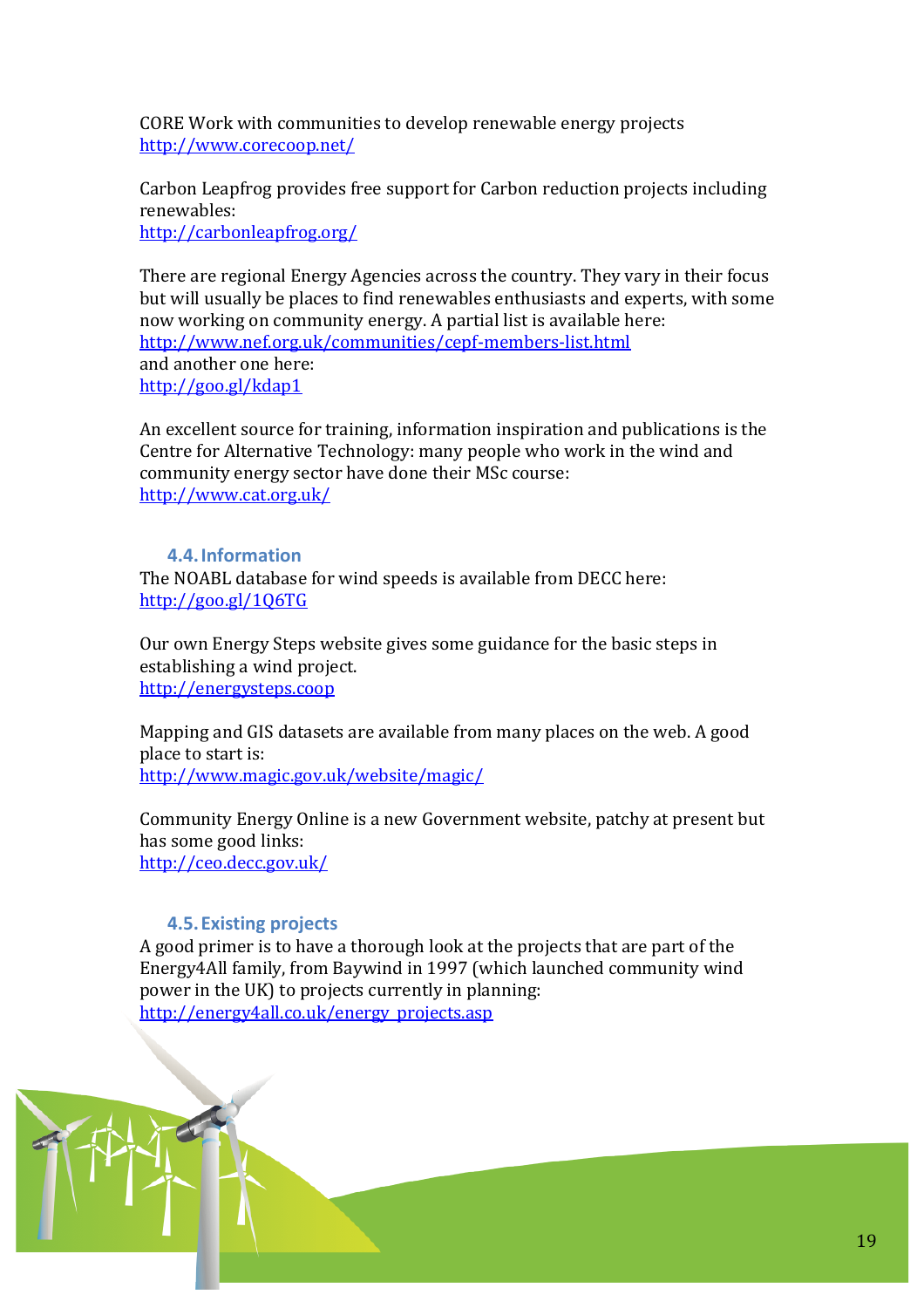Some of these projects have their own extensive webpages with pictures, data and information about how they got off the ground.

You may find it useful to look at the planning documents submitted by other similar projects. Bear in mind that every project has special circumstances: some may have been able to afford to go the extra mile with planning applications due to grant support. There are currently very few single turbines under 500kW in the UK and while there is a fair idea of what needs to go in a larger application it will be a while before there is a standard level of detail for these medium turbines. Here are some projects where planning details are available online:

|                    |                    |                     |                                                     |                  | <b>Notes</b>    |
|--------------------|--------------------|---------------------|-----------------------------------------------------|------------------|-----------------|
|                    |                    | <b>Project link</b> | <b>Planning link</b>                                | <b>Planning</b>  |                 |
| Berwick Community  | 850kW              | http://goo.gl/ikgak | http://goo.gl/ugd0e                                 | Approved         | Community       |
| Wind Turbine       |                    |                     |                                                     | Sep 2010         | owned           |
| (CORE)             |                    |                     |                                                     |                  |                 |
|                    |                    |                     |                                                     |                  |                 |
| Glyndebourne Opera | 850kW              | http://goo.gl/ebVwE | Links on same page                                  | Approved         | Not community   |
| house              |                    |                     |                                                     | <b>July 2008</b> | owned but       |
|                    |                    |                     |                                                     |                  | interesting. In |
|                    |                    |                     |                                                     |                  | <b>AONB</b>     |
| Castle Farm        | 225kW              | http://goo.gl/VErNI | $\frac{http://good.gl/uh27q}{http://good.gl/uh27q}$ | Submitted        | 48% community   |
|                    |                    |                     |                                                     | Oct 2010         | owned. ACSA     |
|                    |                    |                     |                                                     |                  | turbine         |
| Awel Aman Tawe     | 2x                 | http://goo.gl/7aPWc | Various from site                                   | Approved         | 10 yr battle,   |
|                    |                    |                     |                                                     |                  |                 |
|                    | 1MW                |                     |                                                     | Summer           | eventually      |
|                    |                    |                     |                                                     | 2008             | secured grants  |
| Bro Dyfi Community | 1x                 | http://goo.gl/kZEMo | Links on site                                       | First turbine    | Tenacious! On   |
| Renewables         | 500 <sub>k</sub> W |                     |                                                     | approved         | their second    |
|                    |                    |                     |                                                     | 2003             | turbine         |
| Sustainable        | 225kW              | http://goo.gl/ojr95 | http://goo.gI/pHMOT                                 | Approved         | Rare medium     |
| Hockerton          |                    |                     | (Link to summary)                                   | June 2008        | community       |
|                    |                    |                     |                                                     |                  | turbine         |
|                    |                    |                     |                                                     |                  |                 |

For other renewable energy projects there is a useful map here: http://www.renewables-map.co.uk/index.asp

# **4.6. Finance sources**

# **4.6.1. Grants**

No Government sources of grant funding are available for community-owned wind as the income from the Feed-in Tariffs are intended to be the only mechanism for funding these projects. Outside of Scotland and Wales, grants are likely to be hard to find and probably best kept for development costs. To find local and national sources of funds you can try:

http://www.governmentfunding.org.uk/default.aspx http://www.funderfinder.org.uk/ (£10 for 24h access and may be worth it)

Your best bet may be to find a local source of funding: some parts of the country still have active funders for this kind of project. A good place to start is the local energy agency (see lists above) or the Sustainability Officer at your Local Authority: not all councils have one and their job title may be different but they are usually very well informed regarding local funds.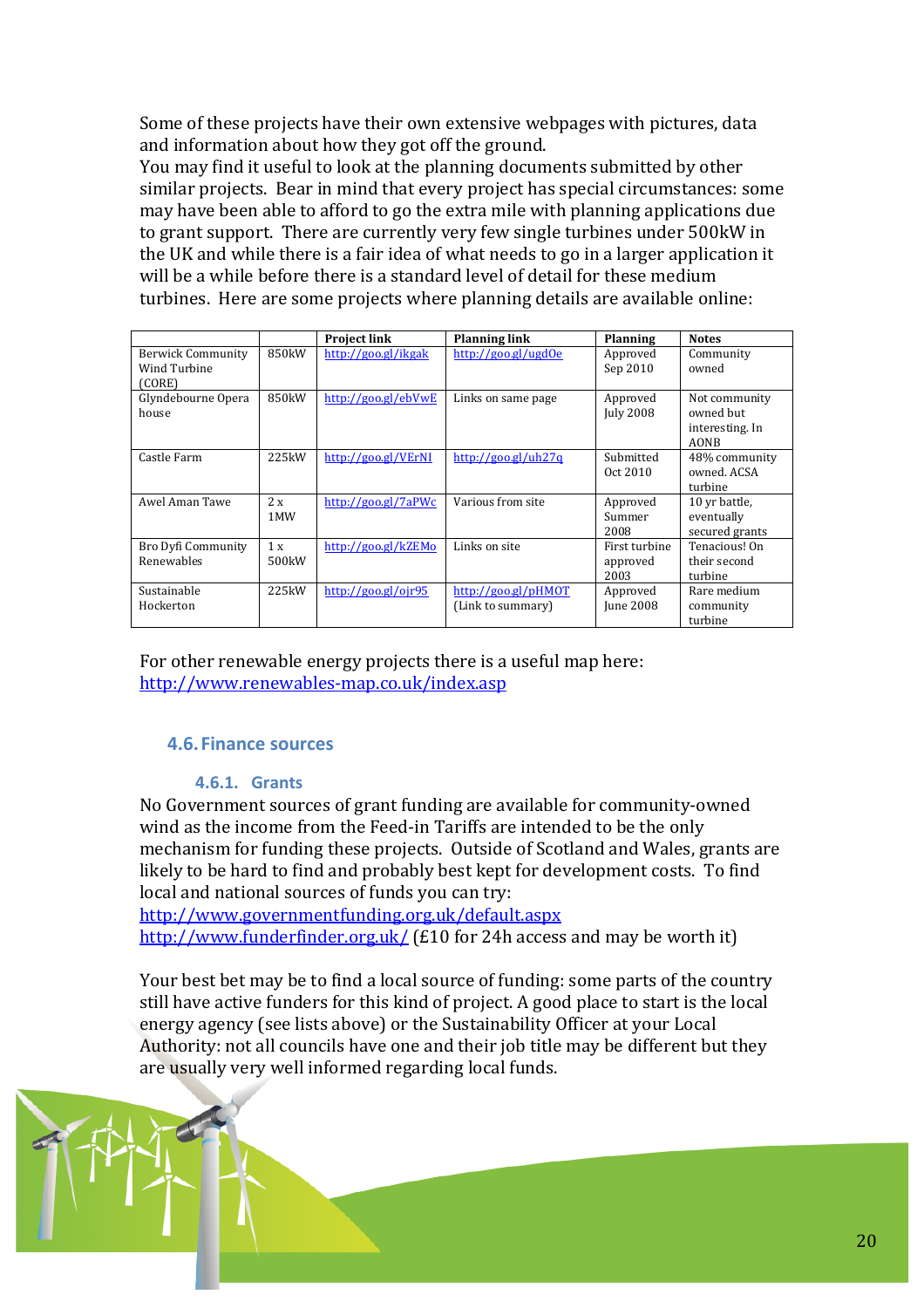In Scotland grants are available through CARES: http://www.communityenergyscotland.org.uk/cares.asp

And in Wales through Ynni'r-Fro: http://www.energysavingtrust.org.uk/Wales/Ynni-r-Fro

# 4.6.2. Loans

Most of the main banks will now consider making loans to renewable energy projects although many do not have great expertise in this area and may not understand co-ops at all. Two banks that do are:

Co-operative Bank: http://www.co-operativebank.co.uk

Triodos Bank: http://www.triodos.co.uk

You could also approach social lenders such as:

Co-operative and Community Finance: http://www.co-opandcommunityfinance.coop/

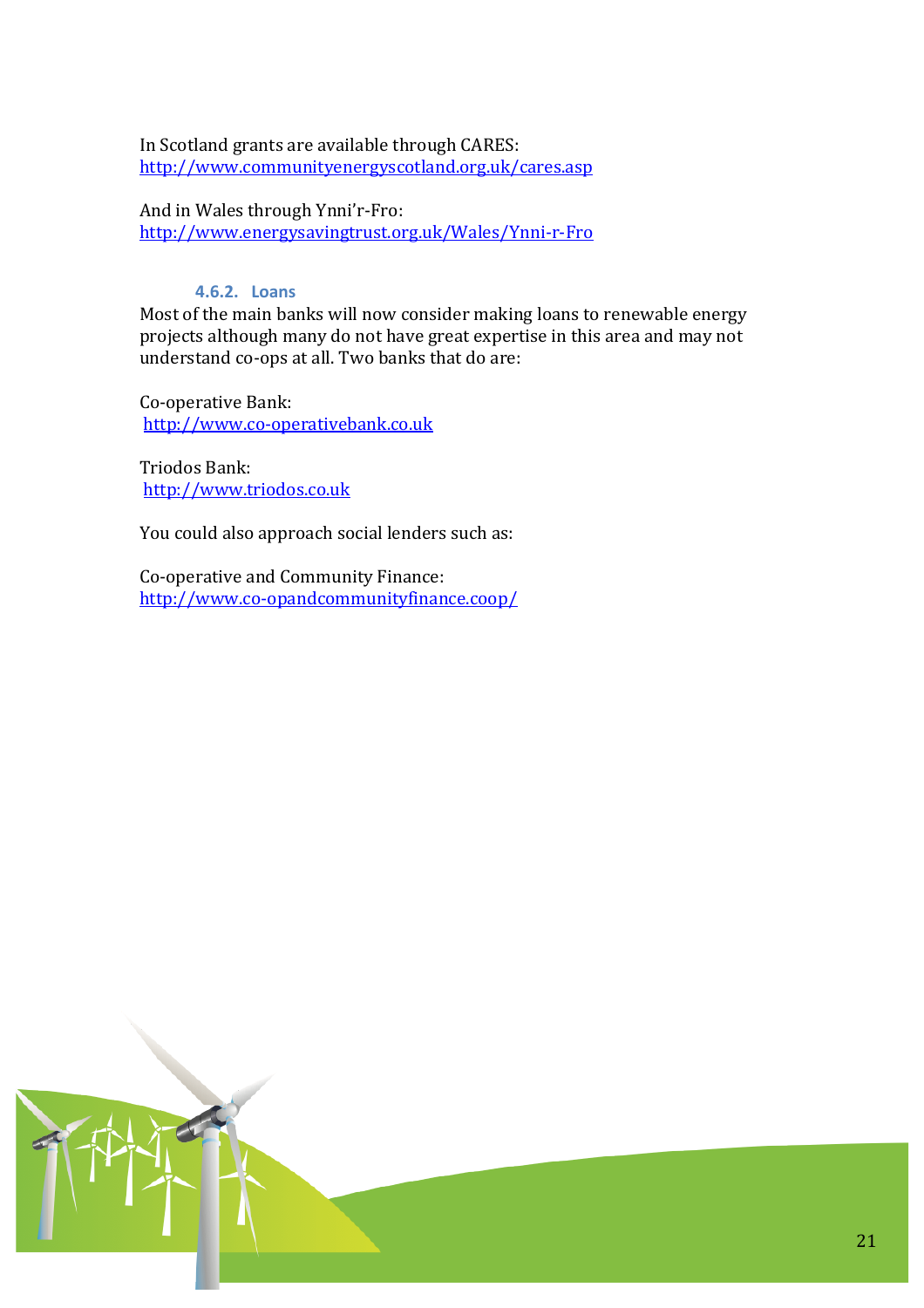# 5. Appendix: Exclusivity agreement

THIS AGREEMENT is made on the

**BETWEEN:** 

(First) Name: Address:

("the Owner") being the owner(s) of the land edged red on the plan annexed hereto ("the Site"), and

day of

(Second) Organisation Name: Registered Address:

Company or Society number:

("the Developer")

#### **RECITALS:**

- $(A)$ The Developer has had initial discussions relating to the potential development of the Site by the Developer as a wind farm (i.e. for the erection of one or more wind turbines to generate electricity).
- $(B)$ The Owner now wishes to carefully and properly consider the terms upon which the Developer propose to proceed (i.e. the negotiation and completion of an option agreement that would enable the Developer to call for the grant of a lease of the Site following and subject to the completion of various feasibility surveys and tests) whilst the Developer now wishes to examine the Owner's title to the Site.
- $(C)$ The Owner and the Developer have now agreed to enter into this Agreement to confer exclusivity upon the Developer in relation to the potential development of the Site whilst the negotiation of such terms and documentation and the review of the Owner's title to the Site are ongoing.

NOW THIS AGREEMENT WITNESSES as follows:

- In consideration of the sum of £1 now paid by the Developer to the Owner (receipt of which the  $\mathbf{1}$ Owner hereby acknowledges) the Owner hereby grants to the Developer the exclusive right to continue and progress negotiations with it to enter into an option agreement to allow the Developer to investigate and assess the potential development of the Site (or any part thereof) as a wind farm and thereafter to call for the grant of a lease in an agreed form.
- $\overline{2}$ The Owner hereby confirms as follows:
	- $(i)$ that as of the date of this Agreement neither it nor its advisors are directly or indirectly in discussions or negotiations with any third party relating to the proposed development of the Site (or any part thereof) as a wind farm and acknowledges that the Developer will be incurring costs in connection with the potential development of the Site as a wind farm in reliance of this representation;
	- that for a period of eighteen (18) calendar months from the date of this Agreement ("the  $(ii)$ Lockout Period") it shall not directly or indirectly solicit, enter into or continue negotiations with any third party in relation to the development of the Site (or any part thereof) as a wind farm;